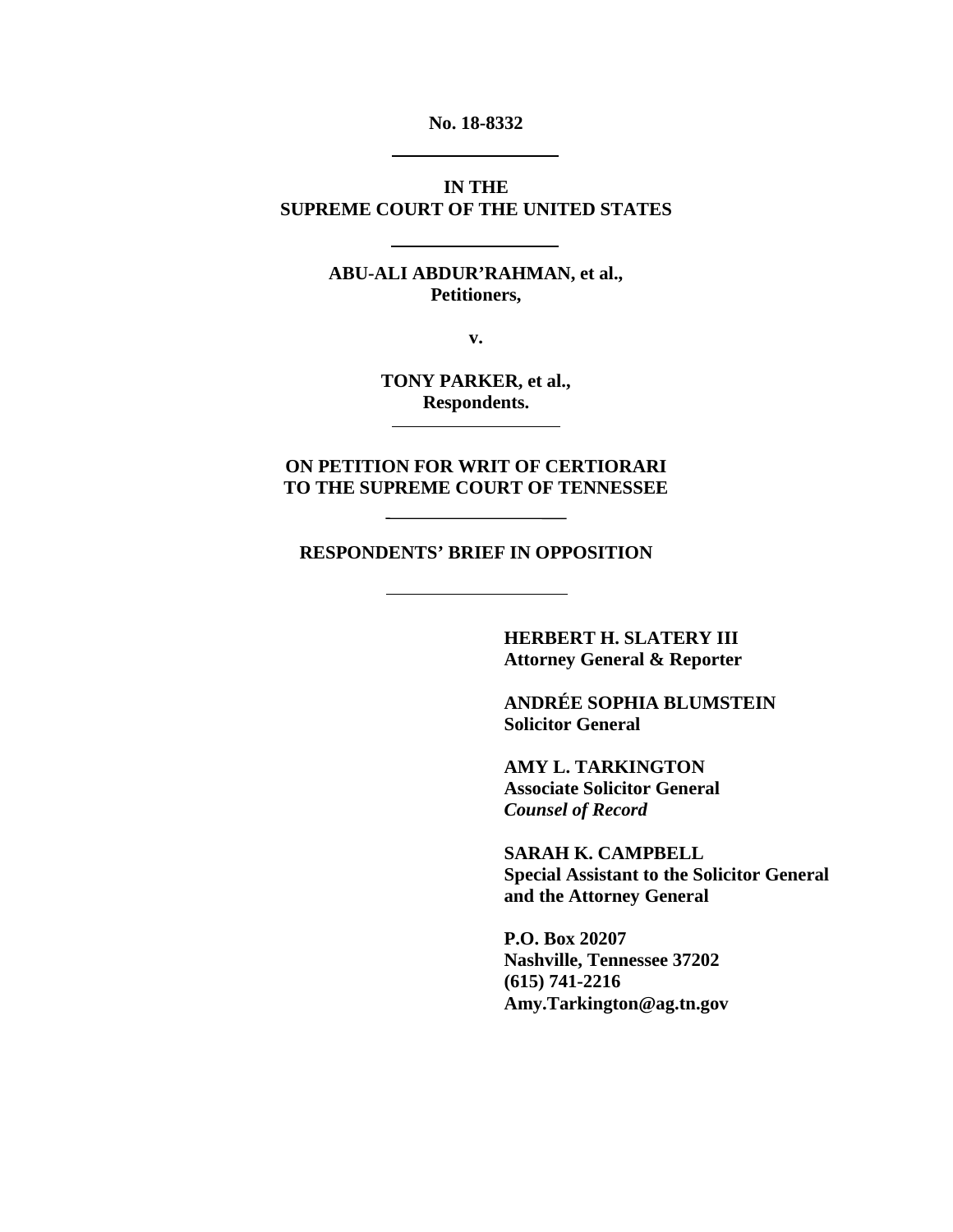# **CAPITAL CASE**

# **QUESTION PRESENTED**

<span id="page-1-0"></span>Does the Due Process Clause entitle inmates challenging a State's method of execution under the Eighth Amendment to discover the identities of the individuals and entities who are or may be involved in procuring or supplying the drugs used to carry out lethal injection?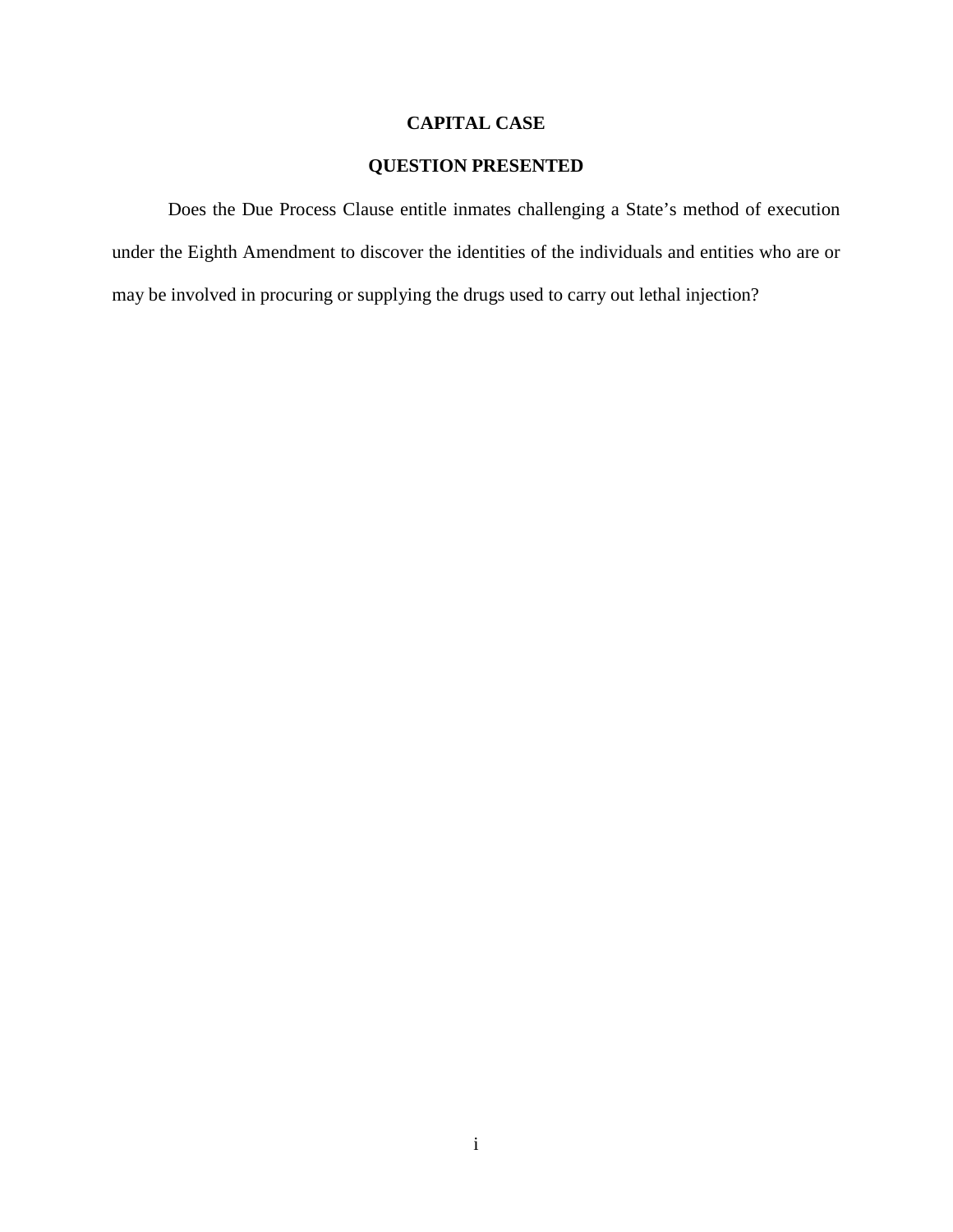# **TABLE OF CONTENTS**

| A.               |                                                                                    |  |  |  |  |
|------------------|------------------------------------------------------------------------------------|--|--|--|--|
| <b>B.</b>        | Tennessee Law Concerning Confidentiality of Execution Participants  6              |  |  |  |  |
| $\mathcal{C}$ .  |                                                                                    |  |  |  |  |
|                  |                                                                                    |  |  |  |  |
| $\overline{I}$ . | The Question on Which Petitioners Seek Review Was Neither Presented to Nor         |  |  |  |  |
| II.              |                                                                                    |  |  |  |  |
| III.             | The Trial Court Properly Balanced Petitioners' Need for Discovery Against the Harm |  |  |  |  |
|                  |                                                                                    |  |  |  |  |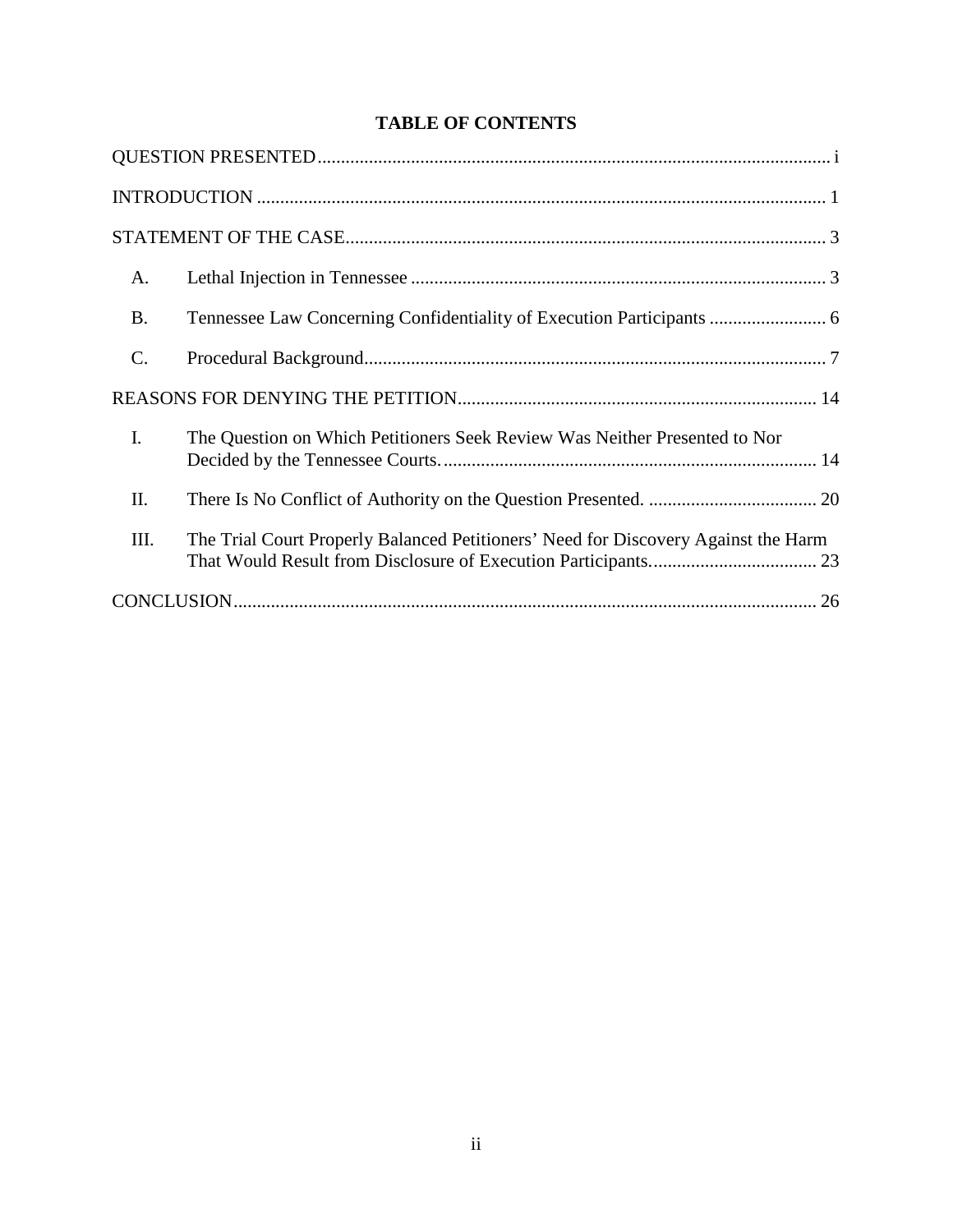# **TABLE OF AUTHORITIES**

# **Cases**

| Abdur'Rahman v. Bredesen,                                                                       |
|-------------------------------------------------------------------------------------------------|
| Adams v. Robertson,                                                                             |
| Arthur v. Comm'r, Ala. Dep't of Corr.,<br>840 F.3d 1268 (11th Cir. 2016), cert. denied sub nom. |
| Baze v. Rees,                                                                                   |
| Beck v. Washington,                                                                             |
| Bottei v. Ray,<br>No. M2011-00087-COA-R3-CV, 2011 WL 4342652                                    |
| Bowe v. Scott,                                                                                  |
| New York ex rel. Bryant v. Zimmerman,                                                           |
| Bucklew v. Precythe,                                                                            |
| Cardinale v. Louisiana,                                                                         |
| Glossip v. Gross,                                                                               |
| Goldberg v. Kelly,                                                                              |
| Gray v. McAuliffe,                                                                              |
| Hendon v. Georgia,                                                                              |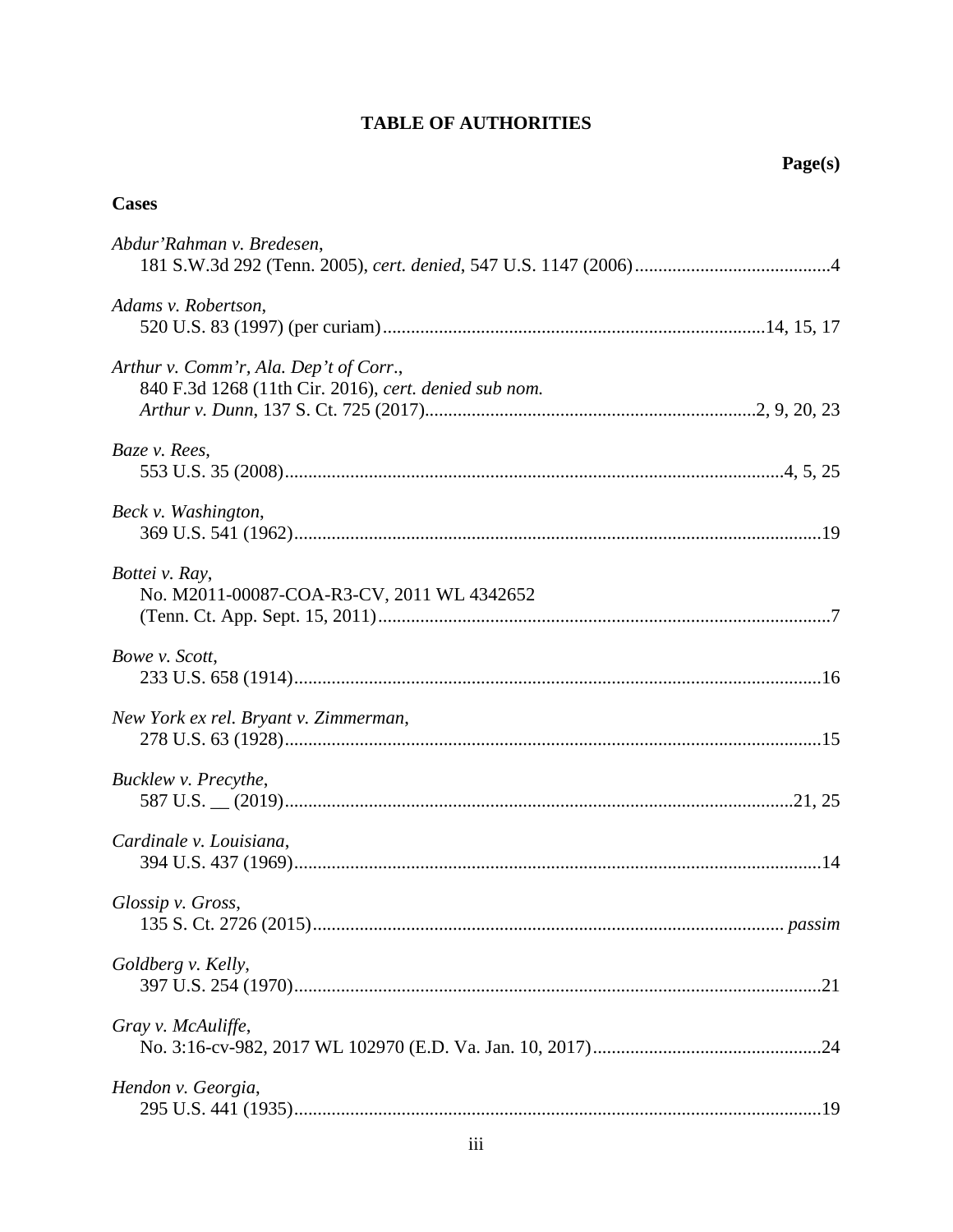| Hodge v. Craig,                                                                                 |  |
|-------------------------------------------------------------------------------------------------|--|
| Howell v. Mississippi,                                                                          |  |
| Howell v. State,                                                                                |  |
| Kelley v. Johnson,                                                                              |  |
| Lewis v. Casey,                                                                                 |  |
| In re Lombardi,<br>741 F.3d 888 (8th Cir. 2014) (en banc), cert. denied sub nom.                |  |
| McGehee v. Hutchison,<br>854 F.3d 488 (8th Cir. 2017) (en banc) (per curiam),                   |  |
| McGehee v. Tex. Dep't of Criminal Justice,                                                      |  |
| Miller v. Parker,                                                                               |  |
| In re Mo. Dep't of Corr.,<br>839 F.3d 732 (8th Cir. 2016), cert. denied sub nom.                |  |
| Nelson v. Campbell,                                                                             |  |
| In re Ohio Execution Protocol,<br>860 F.3d 881 (6th Cir. 2017) (en banc), cert. denied sub nom. |  |
| In re Ohio Execution Protocol Litig.,<br>845 F.3d 231 (6th Cir. 2016), cert. denied sub nom.    |  |
| Owens v. Hill,                                                                                  |  |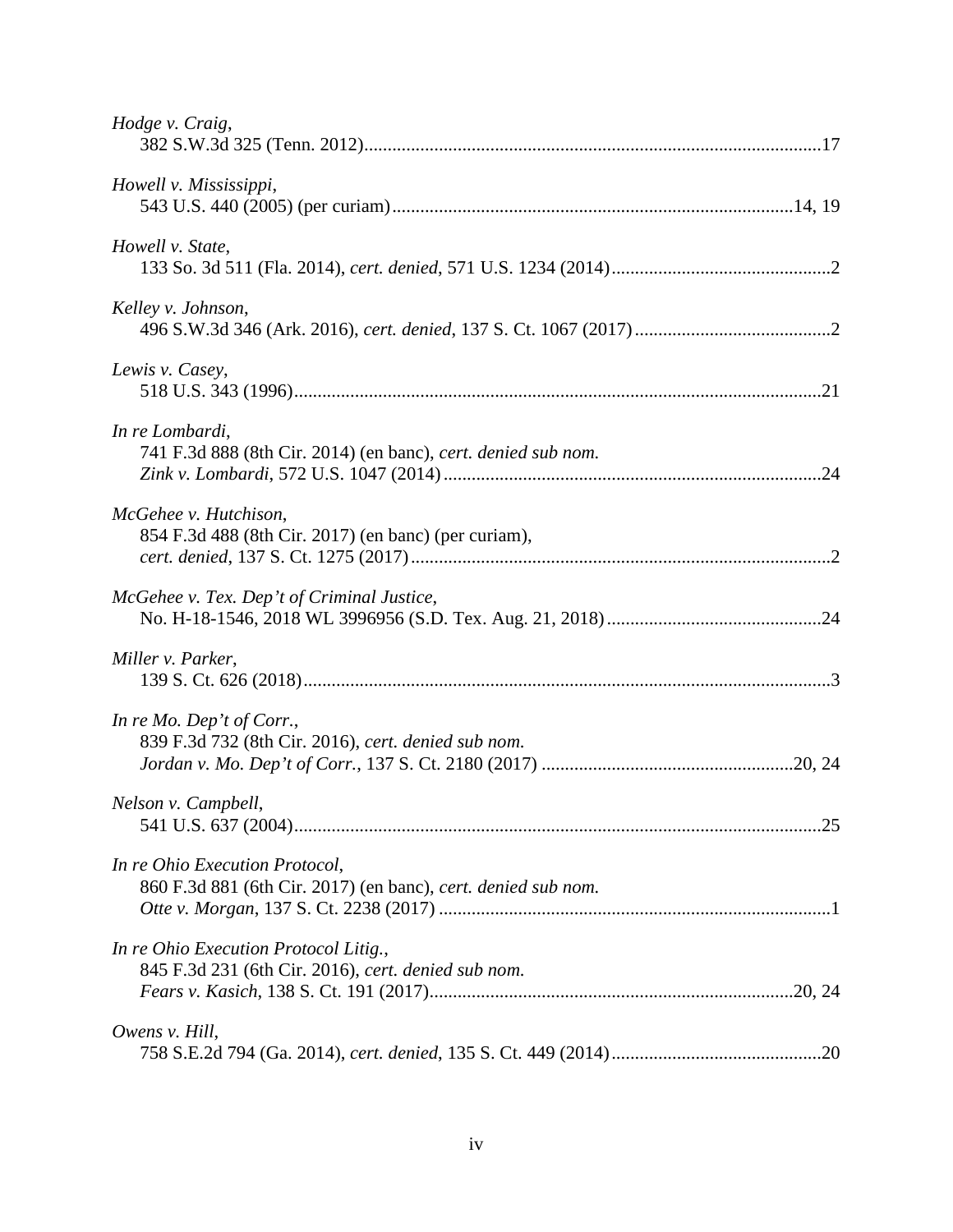| State v. Bane,      |
|---------------------|
| State v. Bane,      |
| State v. Black,     |
| State v. Bland,     |
| State v. Burns,     |
| State v. Carter,    |
| State v. Carter,    |
| State v. Chalmers,  |
| State v. Hall,      |
| State v. Henderson, |
| State v. Hines,     |
| State v. Hines,     |
| State v. Hodges,    |
| State v. Ivy,       |
| State v. Johnson,   |
| State v. Jones,     |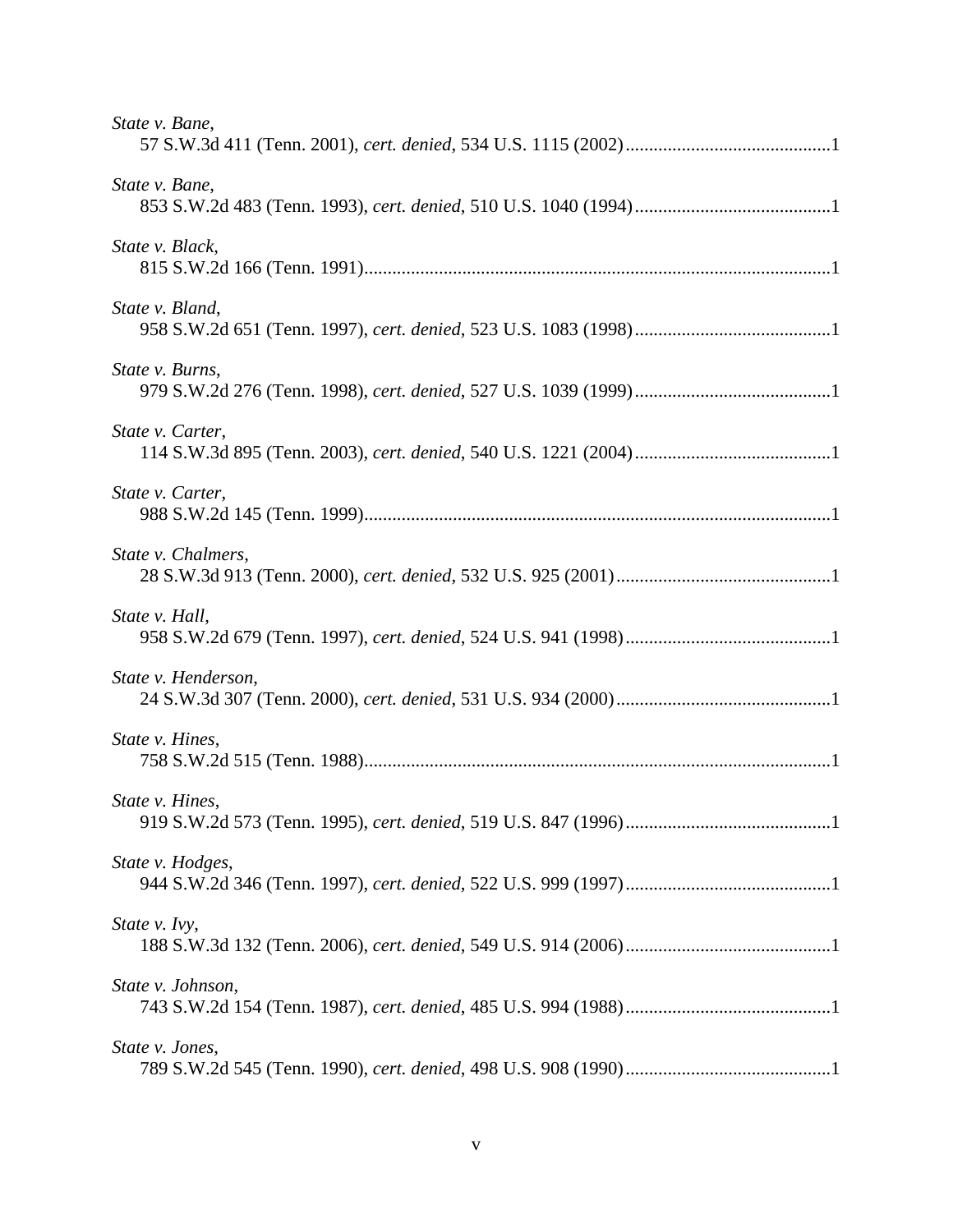| State v. Jordan,                                                                                |
|-------------------------------------------------------------------------------------------------|
| State v. Keen,                                                                                  |
| State v. Keen,                                                                                  |
| State v. McKay,<br>680 S.W.2d 449 (Tenn. 1984), cert. denied sub nom.                           |
| State v. Middlebrooks,<br>840 S.W.2d 317 (Tenn. 1992), cert. granted, 507 U.S. 1028 (1993),     |
| State v. Middlebrooks,                                                                          |
| State v. Morris,                                                                                |
| State v. Payne,                                                                                 |
| State v. Powers,                                                                                |
| State v. Rogers,                                                                                |
| State v. Smith,                                                                                 |
| State v. Wright,                                                                                |
| Webb v. Webb,                                                                                   |
| Wellons v. Comm'r, Ga. Dep't of Corr.,<br>754 F.3d 1260 (11th Cir. 2014), cert. denied sub nom. |
| West v. Schofield,<br>380 S.W.3d 105 (Tenn. Ct. App. 2012), perm. app. denied (Tenn. 2012),     |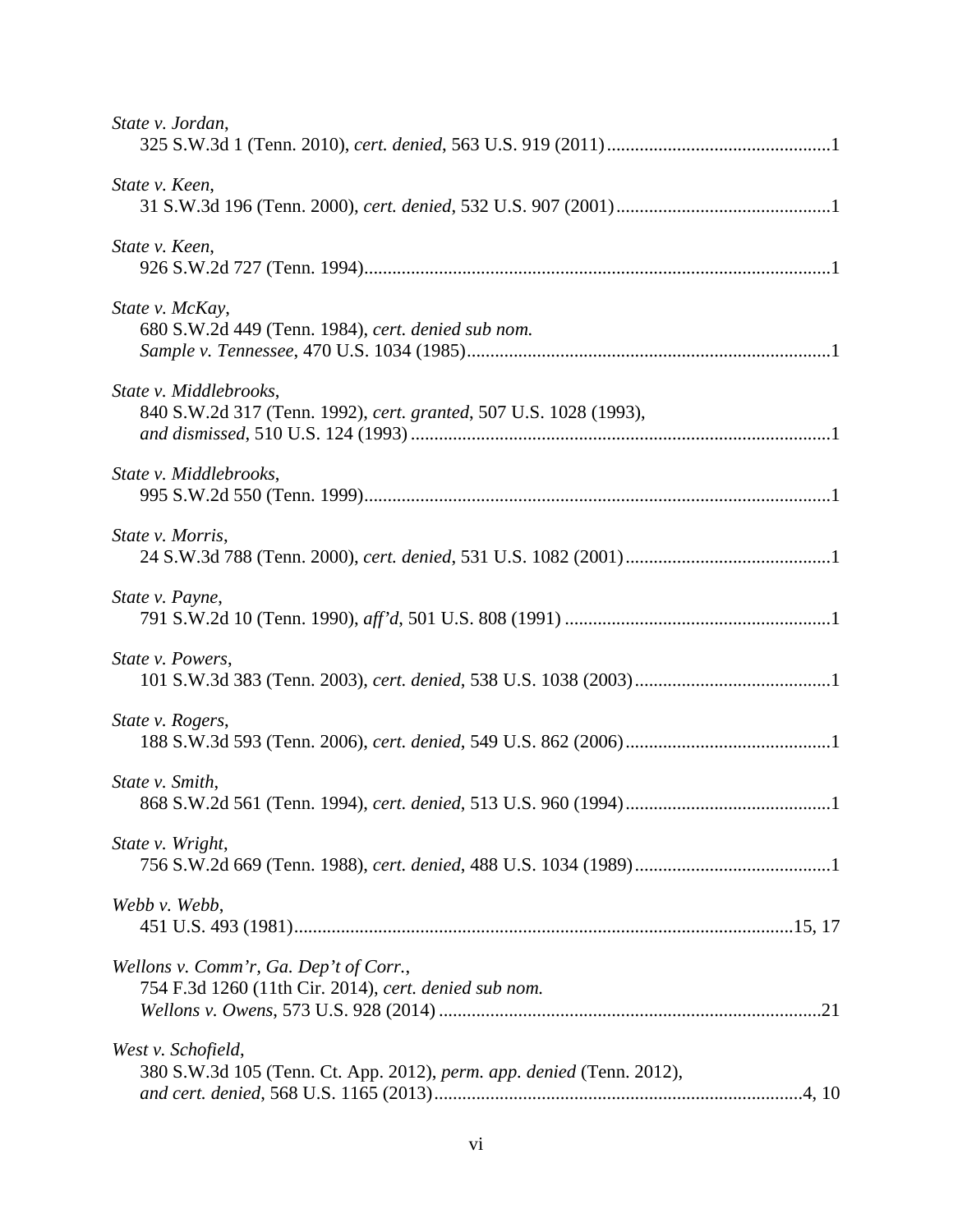| West v. Schofield (West I),                                                                                                      |
|----------------------------------------------------------------------------------------------------------------------------------|
| West v. Schofield (West II),<br>519 S.W.3d 550 (Tenn. 2017), cert. denied sub nom.<br>West v. Parker, 138 S. Ct. 476 (2017), and |
| Workman v. Bredesen,                                                                                                             |
| Zagorski v. Parker,                                                                                                              |
| Zink v. Lombardi,                                                                                                                |
| <b>Constitutional Provisions, Statutes, and Rules</b>                                                                            |
|                                                                                                                                  |
|                                                                                                                                  |
|                                                                                                                                  |
|                                                                                                                                  |
|                                                                                                                                  |
|                                                                                                                                  |
|                                                                                                                                  |
|                                                                                                                                  |
|                                                                                                                                  |
| <b>Other Authorities</b>                                                                                                         |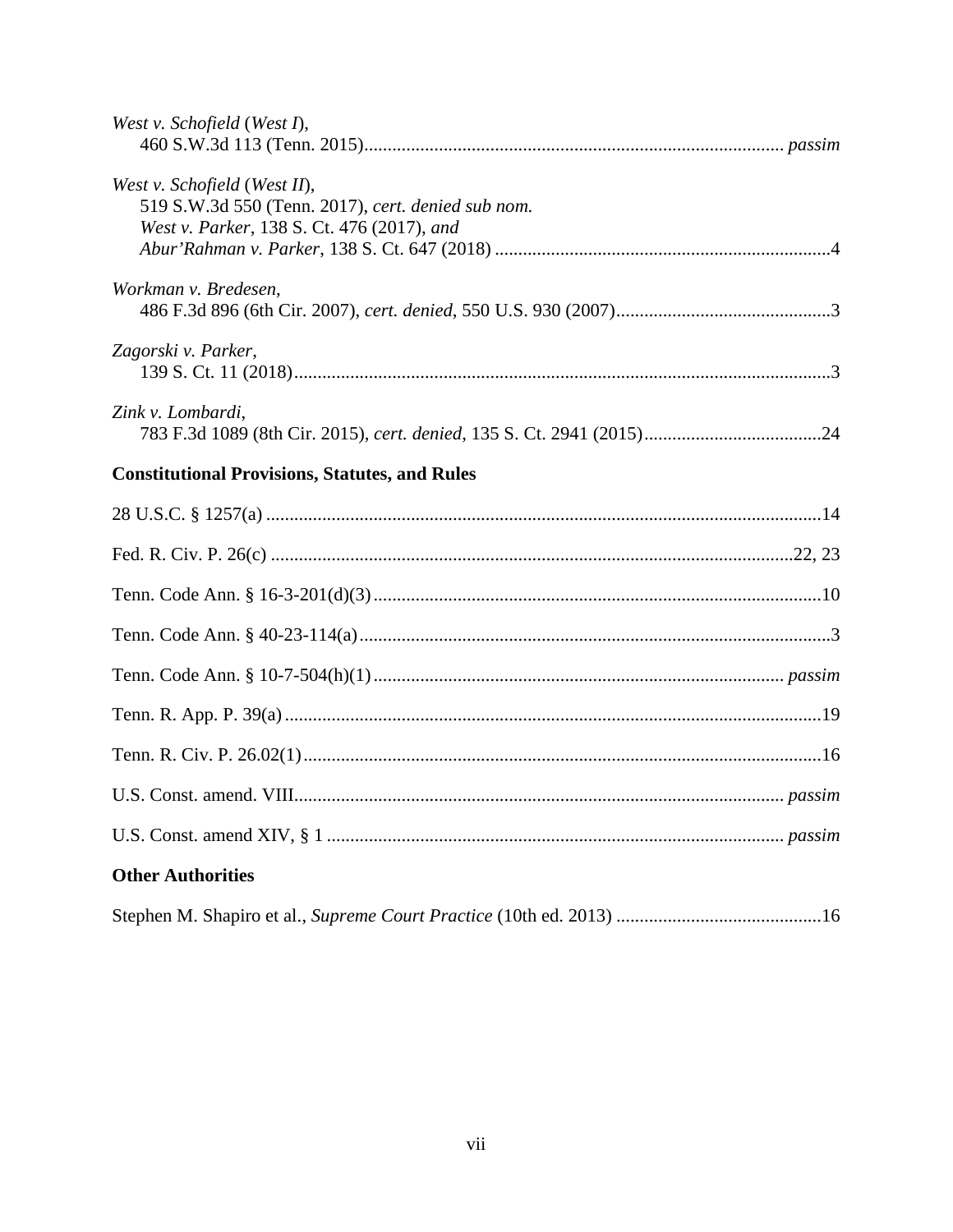#### **INTRODUCTION**

<span id="page-8-0"></span>Petitioners are twenty-three Tennessee death-row inmates whose murder convictions and death sentences were affirmed on direct review decades ago.<sup>[1](#page-8-32)</sup> In 2018, petitioners and ten other death-row inmates filed a declaratory judgment action in state court challenging the facial constitutionality of Tennessee's lethal injection procedures—a three-drug protocol that uses midazolam, vecuronium bromide, and potassium chloride. Like other courts that have considered Eighth Amendment challenges to midazolam-based protocols, the Tennessee Supreme Court rejected that challenge.<sup>[2](#page-8-33)</sup> Although petitioners were required under *Glossip v. Gross*, 135 S. Ct.

<span id="page-8-32"></span><span id="page-8-31"></span><span id="page-8-18"></span><span id="page-8-17"></span><span id="page-8-16"></span><span id="page-8-15"></span><span id="page-8-14"></span><span id="page-8-13"></span><span id="page-8-12"></span><span id="page-8-11"></span><span id="page-8-10"></span><span id="page-8-9"></span><span id="page-8-8"></span><span id="page-8-7"></span><span id="page-8-6"></span><span id="page-8-5"></span><span id="page-8-4"></span><span id="page-8-3"></span><sup>1</sup> *State v. Bane*, 57 S.W.3d 411 (Tenn. 2001) (affirming sentence), *cert. denied*, 534 U.S. 1115 (2002); *State v. Bane*, 853 S.W.2d 483 (Tenn. 1993) (affirming conviction), *cert. denied*, 510 U.S. 1040 (1994); *State v. Black*, 815 S.W.2d 166 (Tenn. 1991); *State v. Bland*, 958 S.W.2d 651 (Tenn. 1997), *cert. denied*, 523 U.S. 1083 (1998); *State v. Burns*, 979 S.W.2d 276 (Tenn. 1998), *cert. denied*, 527 U.S. 1039 (1999); *State v. Carter*, 114 S.W.3d 895 (Tenn. 2003) (affirming sentence of petitioner Akil Jahi), *cert. denied*, 540 U.S. 1221 (2004); *State v. Carter*, 988 S.W.2d 145 (Tenn. 1999) (affirming conviction of petitioner Akil Jahi); *State v. Chalmers*, 28 S.W.3d 913 (Tenn. 2000), *cert. denied*, 532 U.S. 925 (2001); *State v. Hall*, 958 S.W.2d 679 (Tenn. 1997), *cert. denied*, 524 U.S. 941 (1998); *State v. Henderson*, 24 S.W.3d 307 (Tenn. 2000), *cert. denied*, 531 U.S. 934 (2000); *State v. Hines*, 758 S.W.2d 515 (Tenn. 1988) (affirming conviction); *State v. Hines*, 919 S.W.2d 573 (Tenn. 1995) (affirming sentence), *cert. denied*, 519 U.S. 847 (1996); *State v. Hodges*, 944 S.W.2d 346 (Tenn. 1997), *cert. denied*, 522 U.S. 999 (1997); *State v. Ivy*, 188 S.W.3d 132 (Tenn. 2006), *cert. denied*, 549 U.S. 914 (2006); *State v. Johnson*, 743 S.W.2d 154 (Tenn. 1987), *cert. denied*, 485 U.S. 994 (1988); *State v. Jones*, 789 S.W.2d 545 (Tenn. 1990) (affirming convictions and sentence of petitioner Abu-Ali Abdur'Rahman), *cert. denied*, 498 U.S. 908 (1990); *State v. Jordan*, 325 S.W.3d 1 (Tenn. 2010), *cert. denied*, 563 U.S. 919 (2011); *State v. Keen*, 926 S.W.2d 727 (Tenn. 1994) (affirming conviction); *State v. Keen*, 31 S.W.3d 196 (Tenn. 2000) (affirming sentence), *cert. denied*, 532 U.S. 907 (2001); *State v. Middlebrooks*, 840 S.W.2d 317 (Tenn. 1992) (affirming conviction), *cert. granted*, 507 U.S. 1028 (1993), *and dismissed*, 510 U.S. 124 (1993); *State v. Middlebrooks*, 995 S.W.2d 550 (Tenn. 1999) (affirming sentence); *State v. Morris*, 24 S.W.3d 788 (Tenn. 2000), *cert. denied*, 531 U.S. 1082 (2001); *State v. Payne*, 791 S.W.2d 10 (Tenn. 1990), *aff'd*, 501 U.S. 808 (1991); *State v. Powers*, 101 S.W.3d 383 (Tenn. 2003), *cert. denied*, 538 U.S. 1038 (2003); *State v. Rogers*, 188 S.W.3d 593 (Tenn. 2006), *cert. denied*, 549 U.S. 862 (2006); *State v. McKay*, 680 S.W.2d 449 (Tenn. 1984) (affirming convictions and sentence of Michael Sample), *cert. denied sub nom. Sample v. Tennessee*, 470 U.S. 1034 (1985); *State v. Smith*, 868 S.W.2d 561 (Tenn. 1994), *cert. denied*, 513 U.S. 960 (1994); *State v. Wright*, 756 S.W.2d 669 (Tenn. 1988), *cert. denied*, 488 U.S. 1034 (1989).

<span id="page-8-33"></span><span id="page-8-30"></span><span id="page-8-29"></span><span id="page-8-28"></span><span id="page-8-27"></span><span id="page-8-26"></span><span id="page-8-25"></span><span id="page-8-24"></span><span id="page-8-23"></span><span id="page-8-22"></span><span id="page-8-21"></span><span id="page-8-20"></span><span id="page-8-19"></span><span id="page-8-2"></span><span id="page-8-1"></span><sup>2</sup> *See, e.g.*, *Glossip v. Gross*, 135 S. Ct. 2726, 2731 (2015); *In re Ohio Execution Protocol*, 860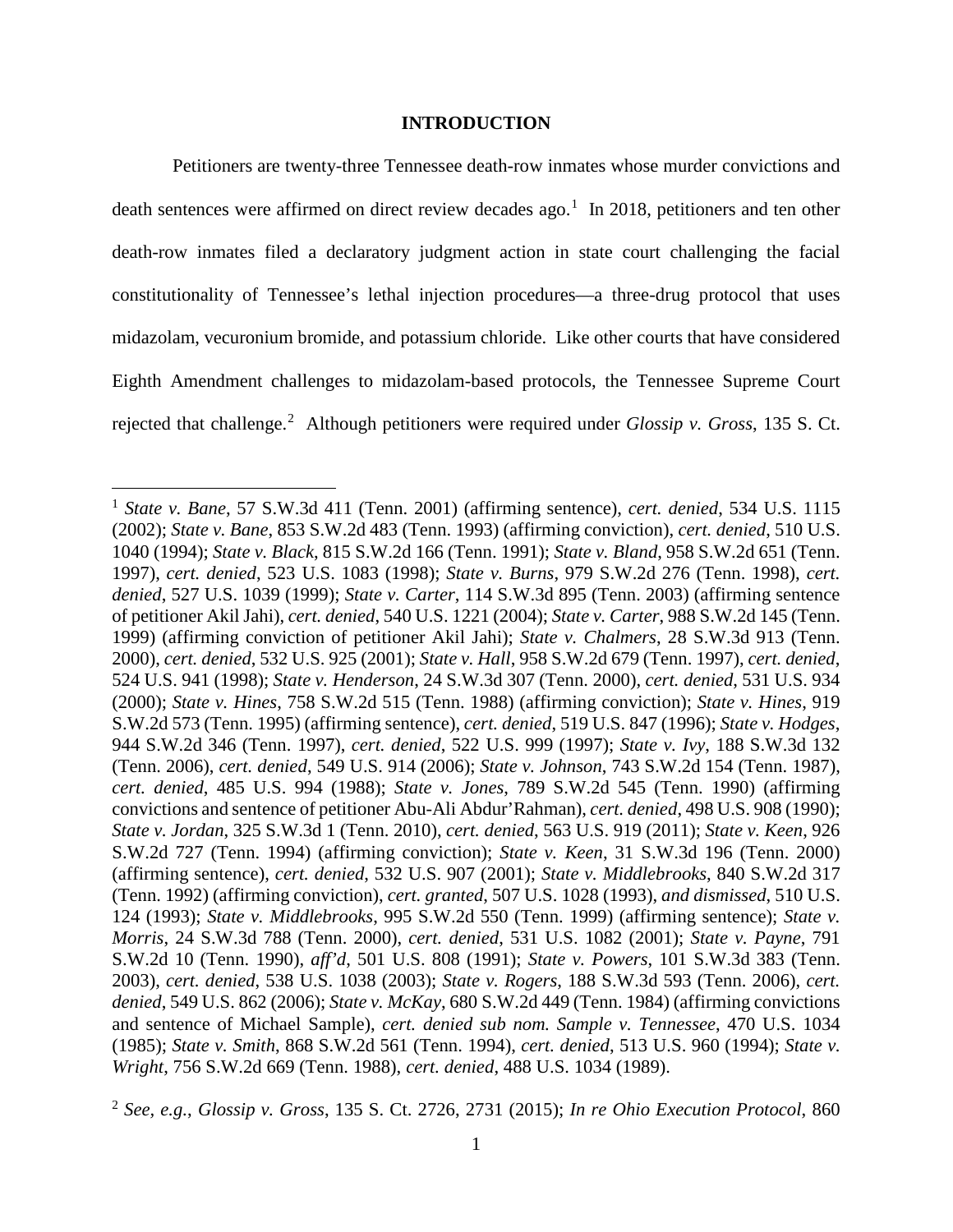2726 (2015), to plead and prove a "known and available alternative method of execution that entails a lesser risk of pain" than the challenged protocol, *id.* at 2731, petitioners "offered no direct proof as to availability" of their proposed alternative of pentobarbital, Pet. App. 21a. Instead of presenting proof from expert witnesses or otherwise, they "attempted to prove availability of pentobarbital by discrediting the testimony" of state officials. Pet. App. 21a. Because petitioners failed to prove that pentobarbital is available for Tennessee's use in executions, their Eighth Amendment claim necessarily failed. Pet. App. 22a.

Petitioners now argue that the trial court's discovery rulings, preventing them from obtaining the identities of the state employee responsible for procuring lethal injection drugs and the potential suppliers with whom that employee communicated, deprived them of due process. Because they never presented that issue to the Tennessee Supreme Court, and that court never passed on it, this Court is precluded from reviewing it.

Review would not be warranted in any event. The decision below does not conflict with the decision of any other state high court or federal court of appeals. Nor does it conflict with any of this Court's precedents. Courts that have considered whether inmates challenging a State's method of execution are entitled to discover the identities of execution participants have uniformly held that they are not. And denying petitioners access to this information is not, as they contend, tantamount to depriving them of the ability to cross-examine adverse witnesses or allowing the State to use privileged information as both a sword and a shield. The Due Process Clause does not

<span id="page-9-4"></span><span id="page-9-3"></span><span id="page-9-2"></span><span id="page-9-1"></span><span id="page-9-0"></span>F.3d 881, 885-92 (6th Cir. 2017) (en banc), *cert. denied sub nom. Otte v. Morgan*, 137 S. Ct. 2238 (2017); *McGehee v. Hutchison*, 854 F.3d 488, 492 (8th Cir. 2017) (en banc) (per curiam), *cert. denied*, 137 S. Ct. 1275 (2017); *Arthur v. Comm'r, Ala. Dep't of Corr*., 840 F.3d 1268 (11th Cir. 2016), *cert. denied sub nom. Arthur v. Dunn*, 137 S. Ct. 725 (2017); *Kelley v. Johnson*, 496 S.W.3d 346 (Ark. 2016), *cert. denied*, 137 S. Ct. 1067 (2017); *Howell v. State*, 133 So. 3d 511 (Fla. 2014), *cert. denied*, 571 U.S. 1234 (2014).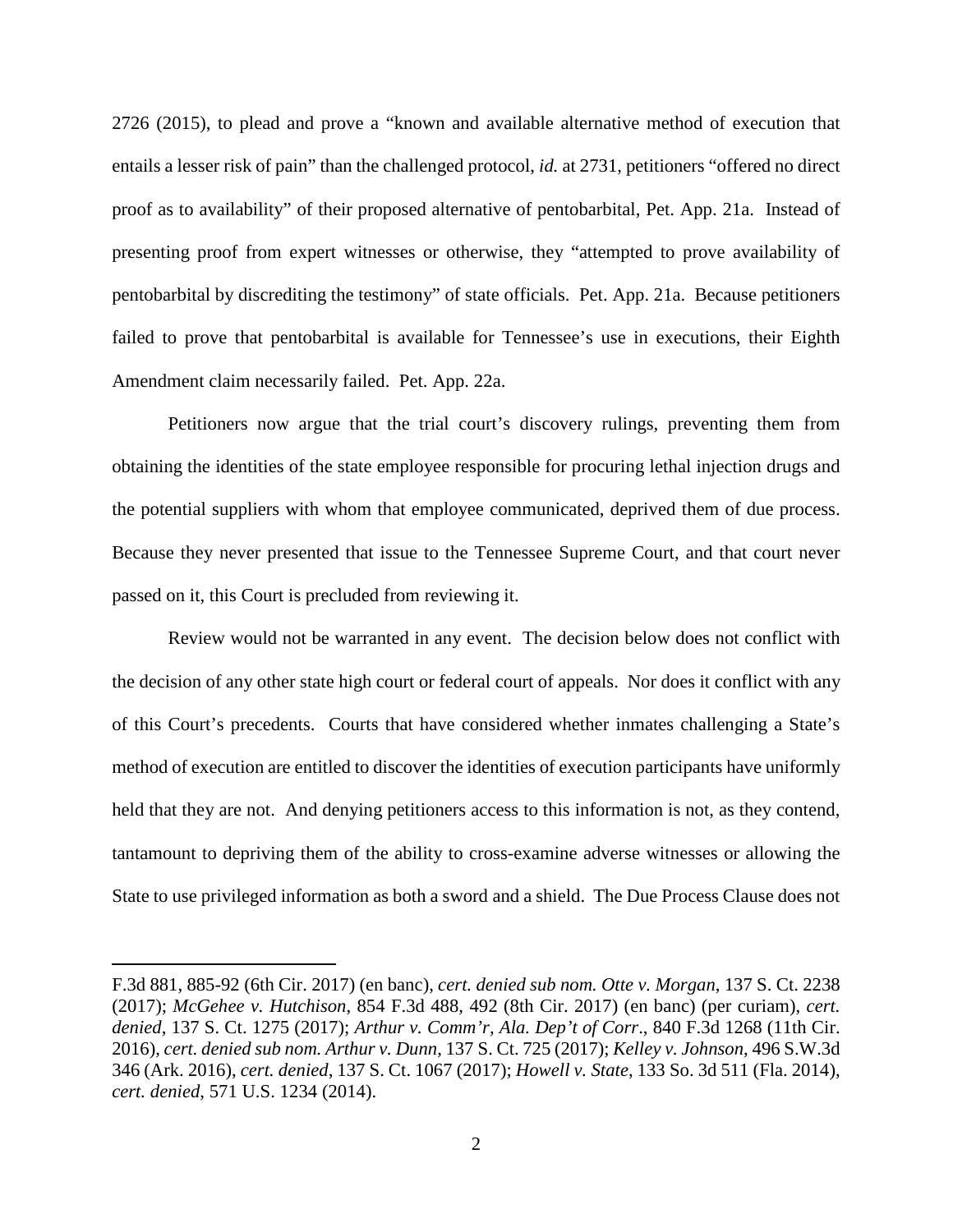entitle petitioners to unlimited discovery to support their affirmative claims against the State.

The trial court's discovery rulings appropriately balanced petitioners' need for discovery against the significant burden that disclosure of the identities would impose on the State and execution participants. Requiring the State to disclose the identities of potential suppliers of lethal injection drugs or other execution participants would unduly interfere with the State's ability to carry out executions, because it would subject those participants to harassment and deter participation in the execution process. Petitioners' asserted right to unlimited discovery from the State in method-of-execution challenges wholly fails to account for this burden. And it is untenable given this Court's acknowledgement that there "must be a constitutional means" of carrying out capital punishment. *Glossip*, 135 S. Ct. at 2732-33 (alteration and internal quotation marks omitted).

This Court has already denied two petitions for certiorari seeking review of the Tennessee Supreme Court's decision in this case. *See Zagorski v. Parker*, 139 S. Ct. 11 (2018) (denying certiorari and stay of execution); *Miller v. Parker*, 139 S. Ct. 626 (2018) (denying certiorari and stay of execution). This petition should also be denied.

#### <span id="page-10-5"></span><span id="page-10-4"></span><span id="page-10-3"></span><span id="page-10-2"></span>**STATEMENT OF THE CASE**

#### <span id="page-10-1"></span><span id="page-10-0"></span>**A. Lethal Injection in Tennessee**

Petitioners' lawsuit is the latest in a series of challenges to Tennessee's lethal injection procedures. Tennessee adopted lethal injection as the default method of execution in 2000. Tenn. Code Ann. § 40-23-114(a); *see also* Pet. App. 2a. Like nearly all other States with lethal injection procedures, Tennessee originally adopted a three-drug protocol using sodium pentothal, pancuronium bromide, and potassium chloride. *See Workman v. Bredesen*, 486 F.3d 896, 902 (6th Cir. 2007) (noting that 29 other jurisdictions, including the Federal Government, employed the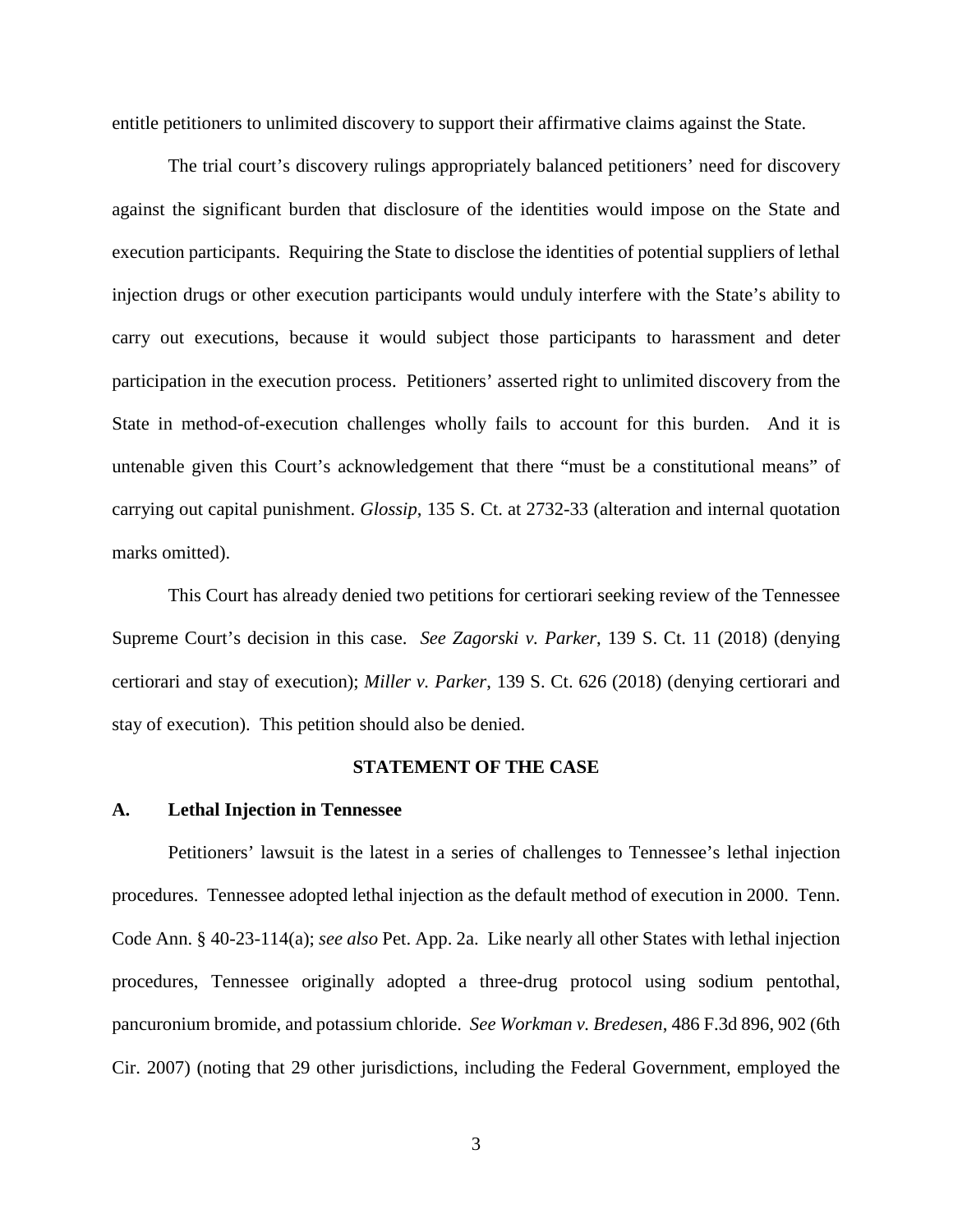<span id="page-11-2"></span><span id="page-11-0"></span>same protocol), *cert. denied*, 550 U.S. 930 (2007). In 2003, one of the petitioners in this case, Abu-Ali Abdur'Rahman, challenged the constitutionality of that protocol under the Eighth Amendment in state court. The Tennessee Supreme Court rejected the challenge. *See Abdur'Rahman v. Bredesen*, 181 S.W.3d 292, 305-09 (Tenn. 2005), *cert. denied*, 547 U.S. 1147 (2006); *see also West v. Schofield*, 380 S.W.3d 105, 116-17 (Tenn. Ct. App. 2012) (rejecting challenge to revised protocol that used same three drugs and added checks for consciousness), *perm. app. denied* (Tenn. 2012), *and cert. denied*, 568 U.S. 1165 (2013). A couple of years later, this Court rejected an Eighth Amendment challenge to Kentucky's lethal injection protocol, which used the same combination of drugs. *Baze v. Rees*, 553 U.S. 35, 47 (2008) (plurality opinion).

<span id="page-11-1"></span>Although "*Baze* cleared any legal obstacle" to the three-drug protocol that Tennessee originally employed, "a practical obstacle soon emerged, as anti-death-penalty advocates pressured pharmaceutical companies to refuse to supply the drugs used to carry out death sentences." *Glossip*, 135 S. Ct. at 2733. By 2011, "the sole American manufacturer of sodium thiopental, the first drug used in the standard three-drug protocol," had exited the market entirely. *Id.* Unable to procure sodium thiopental, States, including Tennessee, began replacing that drug with pentobarbital. *Id.* 

<span id="page-11-3"></span>In 2013, the Tennessee Department of Correction ("TDOC") adopted a new lethal injection protocol that used a single drug: pentobarbital. Pet. App. 3a. Once again, deathsentenced inmates, including many of the petitioners in this case, challenged the protocol in state court under the Eighth Amendment. In 2017, the Tennessee Supreme Court upheld the singledrug protocol using pentobarbital as facially constitutional. *West v. Schofield* (*West II*), 519 S.W.3d 550, 563-67 (Tenn. 2017), *cert. denied sub nom. West v. Parker*, 138 S. Ct. 476 (2017), *and Abdur'Rahman v. Parker*, 138 S. Ct. 647 (2018).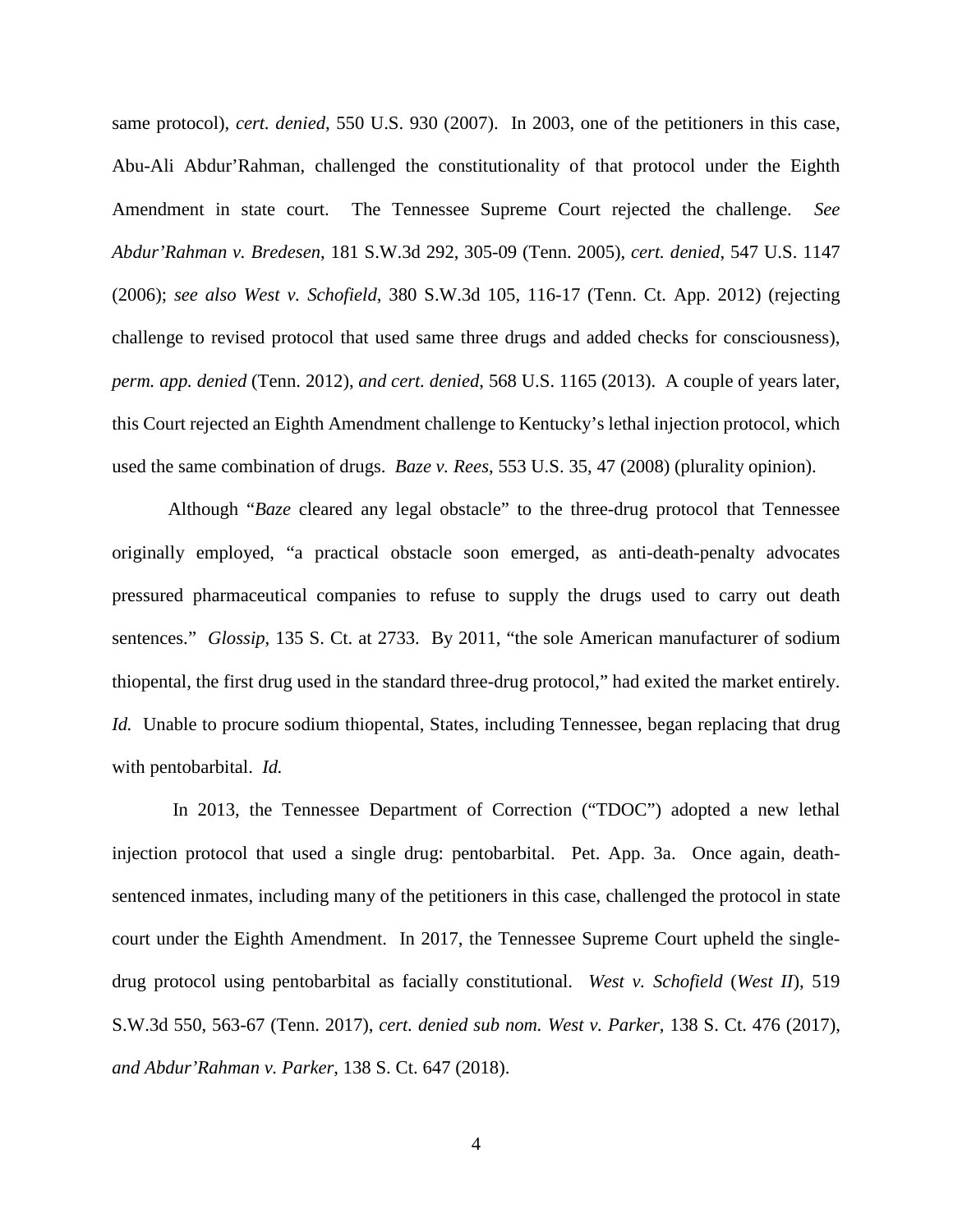Soon, "pentobarbital also became unavailable" after "[a]nti-death-penalty advocates lobbied the Danish manufacturer of the drug to stop selling it for use in executions." *Glossip*, 135 S. Ct. at 2733. States were forced to turn to yet another drug: midazolam. *Id.* at 2734. On January 8, 2018, TDOC again amended its lethal injection protocol, this time adopting a midazolam-based three-drug protocol as an alternative to the one-drug pentobarbital protocol. Pet. App. 4a. The three-drug protocol "calls for the administration of 500 milligrams of midazolam (a sedative in the benzodiazepine family of drugs) followed by vecuronium bromide (a paralytic agent) and potassium chloride (a heart-stopping agent)." Pet. App. 4a. On July 5, 2018, TDOC revised the protocol to eliminate the one-drug pentobarbital protocol, leaving the three-drug midazolam-based protocol as the "exclusive method of execution by lethal injection in Tennessee." Pet. App. 5a.

<span id="page-12-0"></span>Three years before Tennessee adopted its current midazolam-based protocol, this Court rejected an Eighth Amendment challenge to a materially identical protocol used by Oklahoma. *Glossip*, 135 S. Ct. at 2737-38. In *Glossip*, this Court reiterated what a plurality of the Court had explained in *Baze*: "because it is settled that capital punishment is constitutional, '[i]t necessarily follows that there must be a [constitutional] means of carrying it out.'" *Glossip*, 135 S. Ct. at 2732- 33 (alterations in original) (quoting *Baze*, 553 U.S. at 47). An inmate challenging a State's method of execution under the Eighth Amendment is therefore required to plead and prove two things: first, that the challenged method presents a "demonstrated risk of severe pain"; and second, "the existence of a known and available alternative method of execution that would entail a significantly less severe risk." *Id.* at 2737. Because the inmates in *Glossip* failed to prove either element, this Court rejected the inmates' Eighth Amendment challenge to Oklahoma's midazolam-based protocol. *Id.* at 2738-45.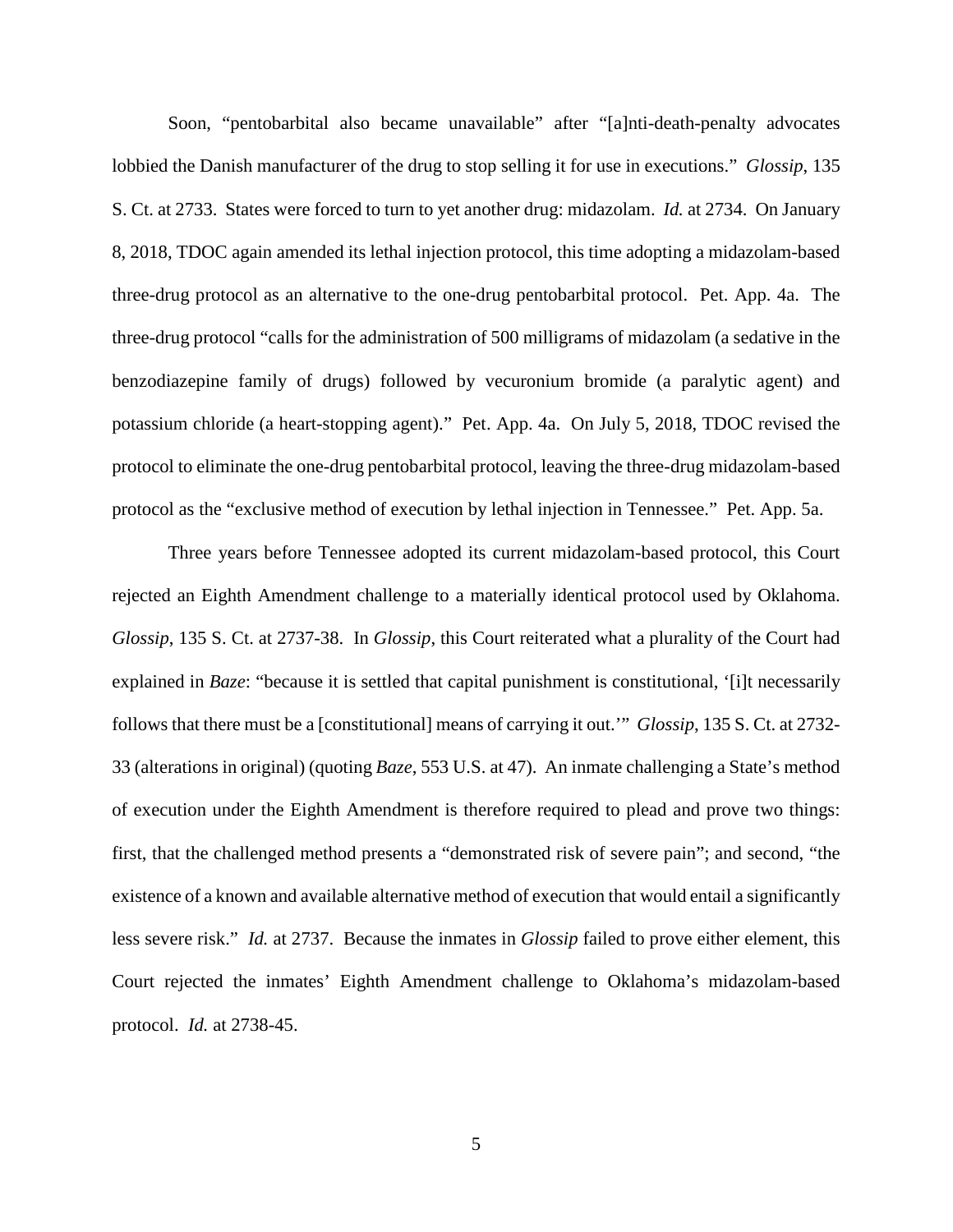### <span id="page-13-0"></span>**B. Tennessee Law Concerning Confidentiality of Execution Participants**

<span id="page-13-2"></span>Tennessee Code Annotated  $\S 10$ -7-504(h)(1), which is part of the Tennessee Public Records Act, provides that "those parts of the record identifying an individual or entity as a person or entity who or that has been or may in the future be directly involved in the process of executing a sentence of death shall be treated as confidential and shall not be open to public inspection." Tenn. Code Ann. § 10-7-504(h)(1). The provision specifies that the phrase "person or entity" includes, among others, "a person or entity involved in the procurement or provision of chemicals, equipment, supplies and other items for use in carrying out a sentence of death." *Id.*

<span id="page-13-1"></span>In *West v. Schofield* (*West I*), 460 S.W.3d 113 (Tenn. 2015), an action challenging the State's lethal injection protocol on its face under the Eighth Amendment, the Tennessee Supreme Court considered whether the State was required to disclose in discovery the identities of certain individuals involved in carrying out that protocol. 460 S.W.3d at 120. The State had urged the court to "adopt a common-law privilege" to protect the identities of execution participants, based largely on the public policy favoring confidentiality reflected in Tenn. Code Ann. § 10-7- 504(h)(1). *Id.* at 121. The court found it unnecessary to decide whether a common-law privilege existed because it determined that the requested identities were irrelevant in that case and therefore not subject to discovery. *See id.* at 125.

But the court agreed with the State that the legislature had "declared the public policy of Tennessee to favor the anonymity of those involved in carrying out capital punishment." *Id.* at 124-25. In support of that conclusion, the court recounted the legislative history of Tenn. Code Ann. § 10-7-504(h)(1). The court noted that the legislature had amended the provision in 2013 in response to a Tennessee Court of Appeals decision that had construed it narrowly to protect only direct participants in an execution, and not procurers or suppliers of lethal injection drugs. *Id.* at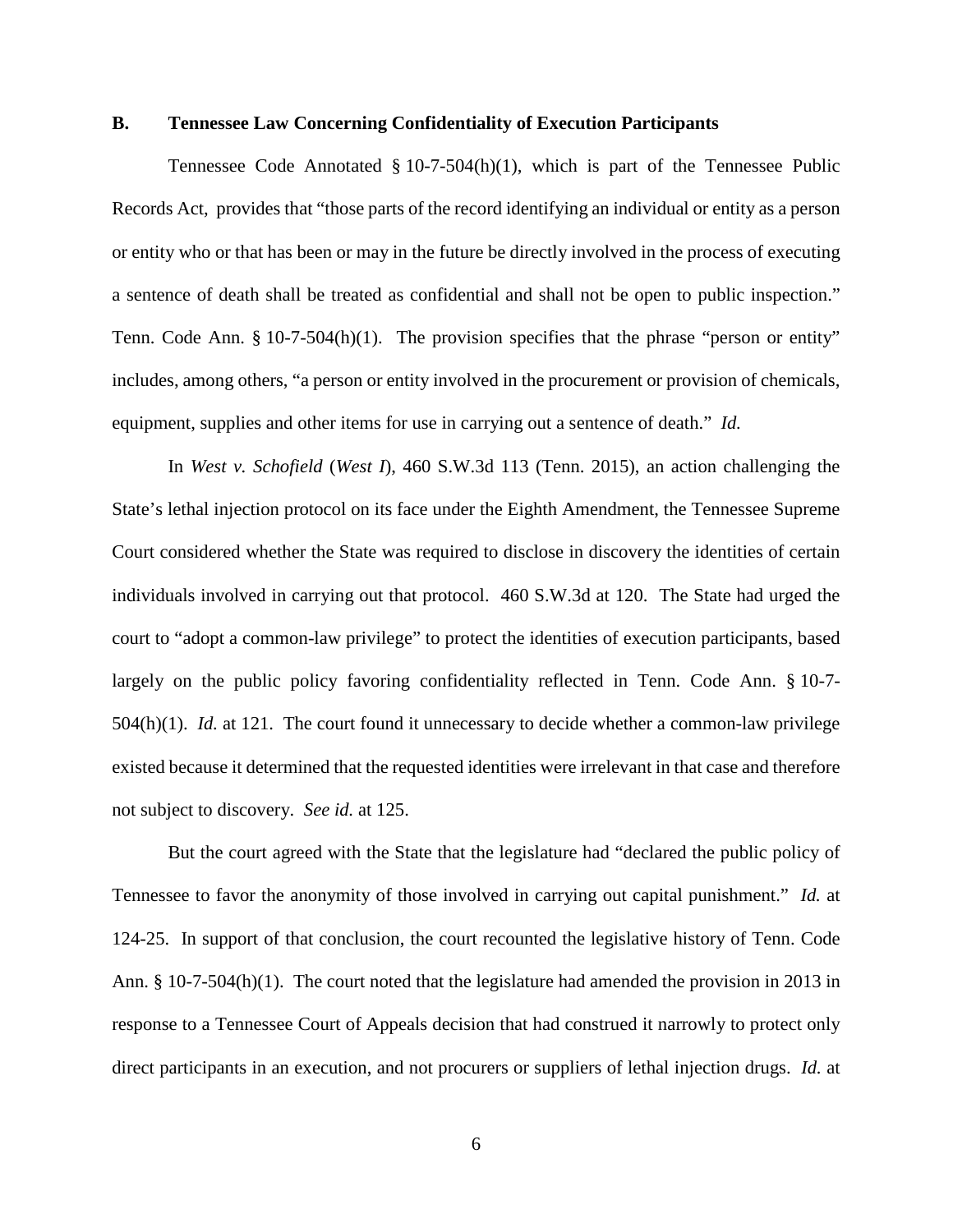<span id="page-14-1"></span>122-23 (citing *Bottei v. Ray*, No. M2011-00087-COA-R3-CV, 2011 WL 4342652 (Tenn. Ct. App. Sept. 15, 2011)). The sponsor of that amendment explained that "involvement in carrying out a death sentence . . . in accordance with state law shouldn't subject any person to retaliation by those who may disagree with that law." *Id.* at 121 (internal quotation marks omitted). And he observed that the Tennessee Court of Appeals' decision had made it "difficult for [TDOC] to obtain the materials that are needed [for executions] because those who would provide the materials are afraid that they will be subject to some kind of exposure or liability." *Id.* (internal quotation marks omitted).

Given the State's important policy interest, the Tennessee Supreme Court held that, even if the identities of execution participants are "not privileged and [are] relevant to the subject matter involved in the pending action," a trial court must "balance the specific need for the information against the harm that could result from disclosure of the information." *Id.* at 128. In particular, a trial court must consider the "State's need to protect the privacy of those involved in the execution of condemned inmates and its need to protect those persons from annoyance, embarrassment, and/or oppression." *Id.* at 128. The court noted that, because "the execution of condemned inmates remain[ed] a highly divisive and emotionally charged topic in Tennessee," "[r]evealing the identities of the [p]articipants, even subject to a protective order, create[d] a risk that the [p]articipants would be deterred from performing their lawful duties." *Id.*

#### <span id="page-14-0"></span>**C. Procedural Background**

Petitioners brought a declaratory judgment action in state court alleging, as relevant here, that Tennessee's midazolam-based protocol is facially unconstitutional under the Eighth Amendment. Pet. App. 4a-5a. In an effort to satisfy *Glossip*'s requirement that an inmate plead and prove a "known and available" alternative method of execution, petitioners alleged that a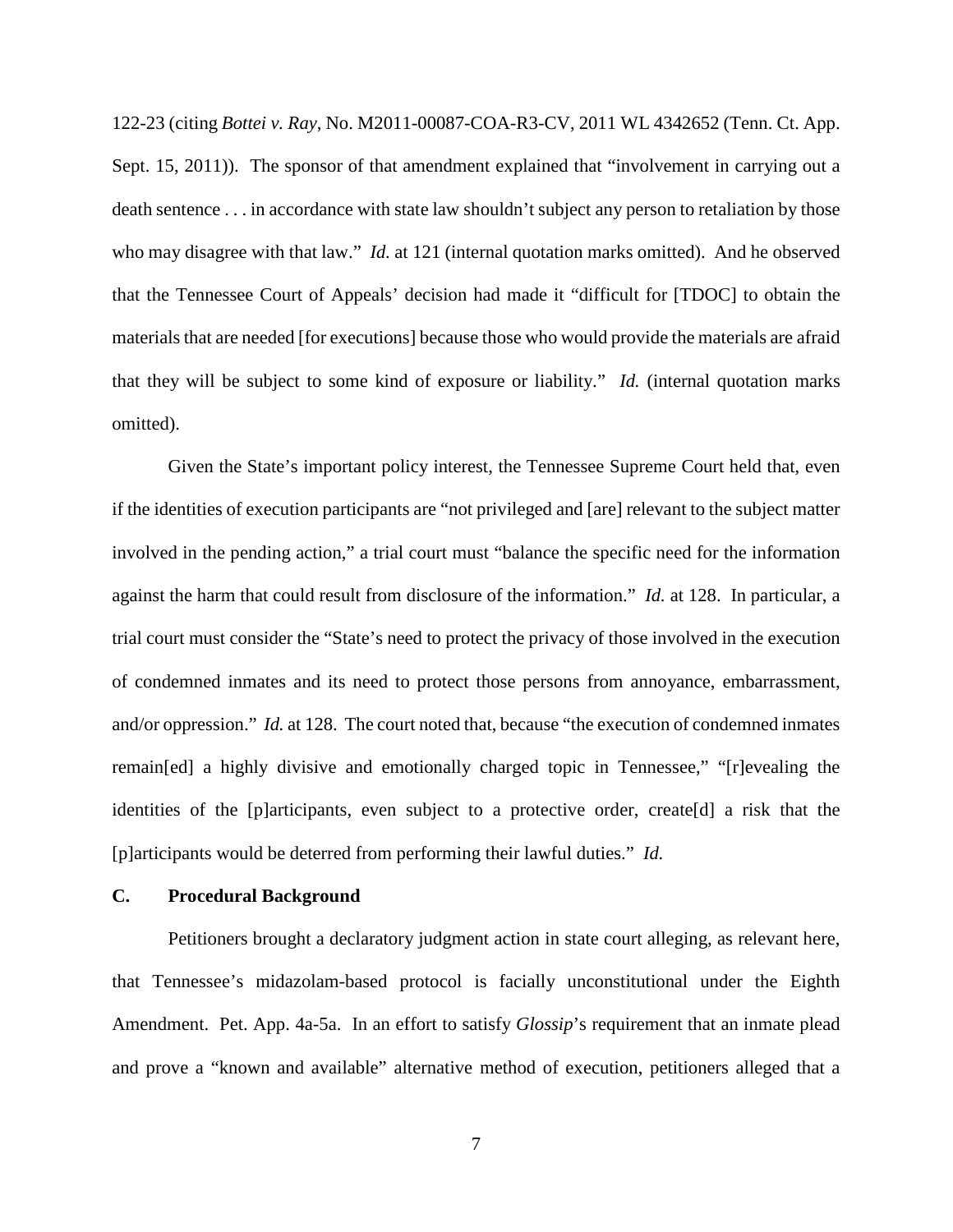single-drug pentobarbital protocol is an available alternative that would significantly lessen the risk of pain. Pet. App. 5a.

During discovery, petitioners requested that the State disclose the identities of persons involved in the procurement of lethal injection drugs and of potential and actual suppliers of the drugs. The State objected to those requests. *See* Pet. App. 86a-87a, 114a-115a,121a-123a. The State argued that Tenn. Code Ann. § 10-7-504(h)(1) evinces a clear policy in favor of protecting the anonymity of procurers and suppliers of lethal injection drugs. The State also argued that disclosure of the identities was prohibited under the balancing test required by the Tennessee Supreme Court's decision in *West I*. Pet. App. 121a-122a.

The trial court granted petitioners some of their requested discovery but allowed the State to protect the identities of those involved in procuring lethal injection drugs and of actual or potential suppliers of such drugs. The trial court found that information regarding the availability of pentobarbital and the State's efforts to obtain it was relevant to petitioners' Eighth Amendment claim, given that they had alleged pentobarbital as a less painful alternative. Pet. App. 108a-110a. Thus, the trial court allowed petitioners to obtain discovery from the named defendants—the Commissioner of TDOC and the Warden of Riverbend Maximum Security Institution—regarding their knowledge of the availability of pentobarbital, the source and basis of that knowledge, and the State's efforts to obtain pentobarbital, while precluding petitioners from discovering the identities of those responsible for procuring the drug or any supplier or potential supplier of the drug. Pet. App. 112a-115a, 131a. The trial court also allowed petitioners to depose the Deputy Commissioner of TDOC, because her "identity in connection with the lethal injection protocol [wa]s not confidential and ha[d] been publicly disseminated such that privacy concerns and interests ha[d] been waived." Pet. App. 86a. But the trial court denied petitioners' requests to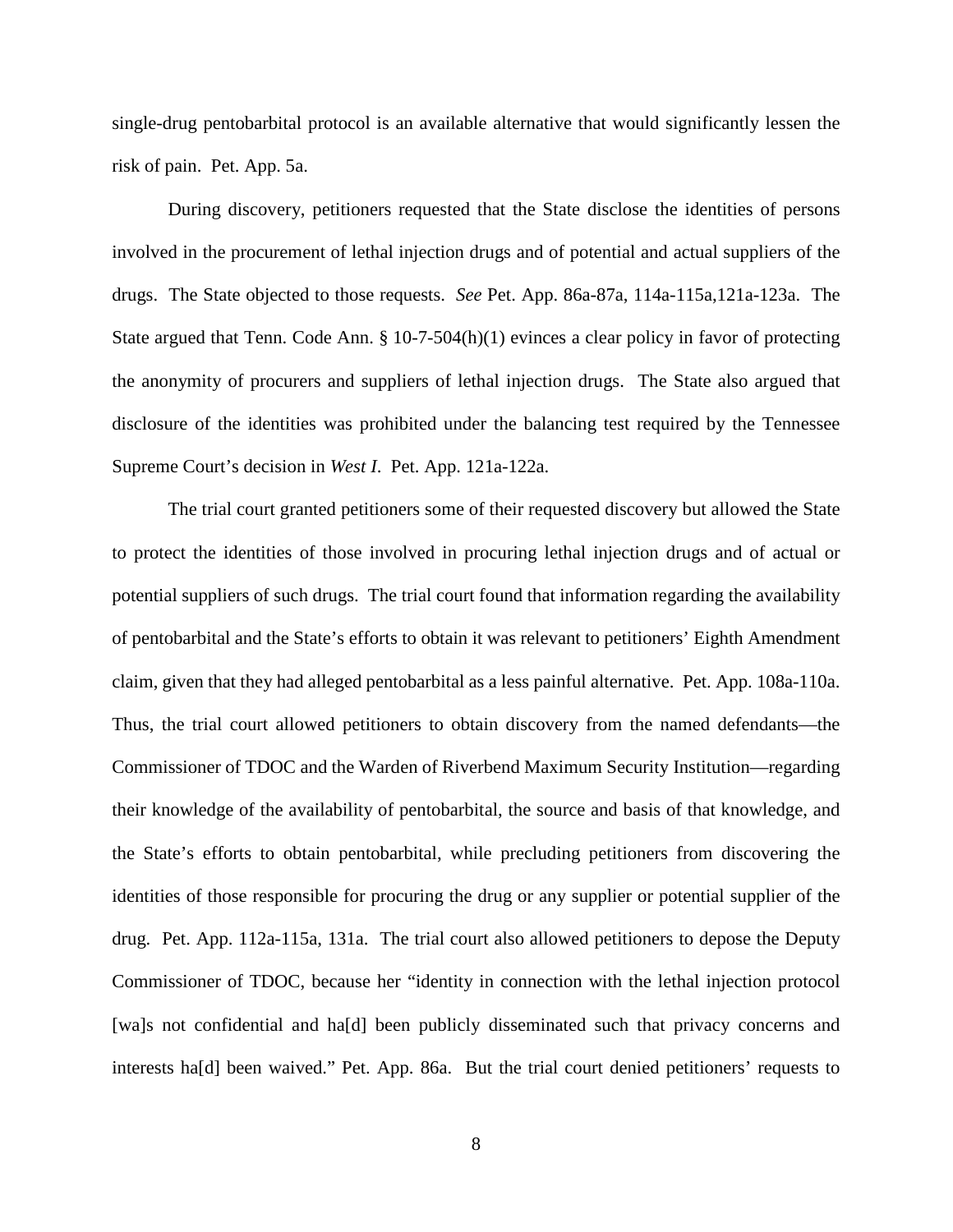depose a TDOC staff attorney and an assistant warden, because the information that "might be gleaned" from those witnesses did not outweigh their privacy interests. Pet. App. 87a. The trial court made clear that, in crafting its discovery orders, it had factored in the policy of Tenn. Code Ann. § 10-7-504(h)(1) to keep the identities of execution participants confidential, as well as the balancing test required by *West I*. Pet. App. 112a, 116a-117a, 127a.

At trial, petitioners "presented none of their own witnesses to show that their proposed method of execution—pentobarbital—is available to the State of Tennessee." Pet. App. 44a. Of the four expert witnesses petitioners retained, "none were retained to investigate sources of pentobarbital to report to the Court the results of their search, e.g., whether they were rebuffed, whether the sources exist, etc., and none were able to provide any information on this critical element of the trial." Pet. App. 46a. The trial court noted that this approach contrasted with that of the plaintiffs in other method-of-execution challenges. Pet. App. 44a-45a. In one case, for example, inmates had presented their own expert witnesses who had conducted searches and made personal contacts to determine whether pentobarbital was available. Pet. App. 44a-45a (citing *Arthur v. Comm'r, Dep't of Corr.*, 840 F.3d 1268, 1278-80 (11th Cir. 2016), *cert. denied sub nom. Arthur v. Dunn*, 137 S. Ct. 725 (2017)). Petitioners offered "[n]o good reason . . . as to why [they] failed to provide such important proof" in this case. Pet. App. 46a.

<span id="page-16-0"></span>Petitioners instead "attempted to prove their case solely by discrediting State officials," a strategy that the trial court found "not persuasive." Pet. App. 46a. The testimony of the TDOC Commissioner and Deputy Commissioner "established that they proceeded reasonably as department heads to delegate the task of investigating supplies of pentobarbital to a member of their staff," and that this staff member provided them information showing that pentobarbital was not available. Pet. App. 47a. The trial court found the officials credible, giving "every appearance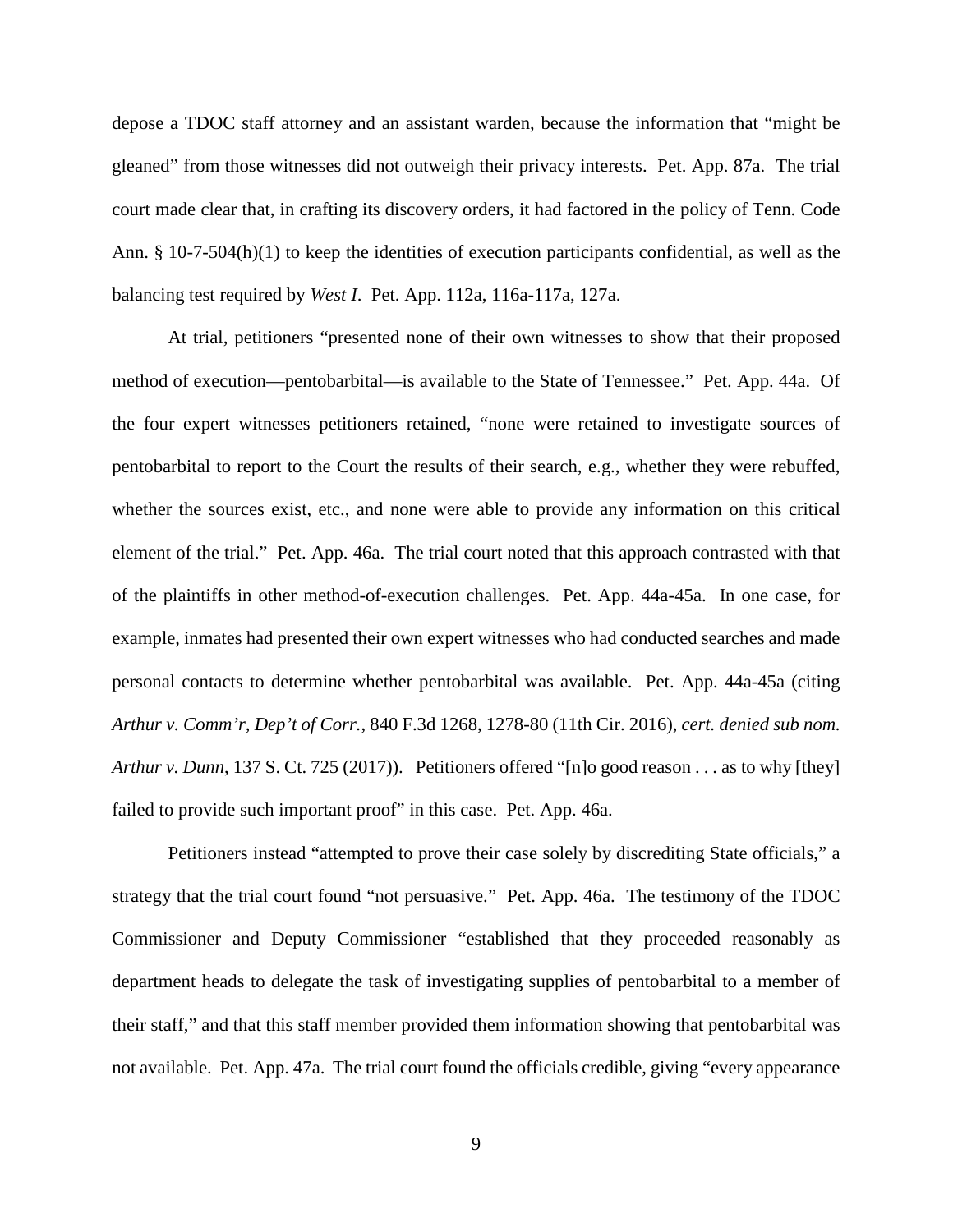and indication that they have and would continue to discharge their duties of locating supplies of lethal injection drugs in good faith and in accordance with the law." Pet. App. 47a.

Their testimony was corroborated by a PowerPoint presentation that documented, in considerable detail, TDOC's unsuccessful efforts to obtain pentobarbital. Pet. App. 47a-50a. The presentation indicated that "contact was made with close to 100 potential sources." Pet. App. 48a. "None of these worked out," however, because the source either did not have an inventory of pentobarbital, did not have a sufficient quantity of pentobarbital, or was unwilling to supply pentobarbital for use in lethal injection. Pet. App. 48a.

The testimony of the TDOC officials regarding their good-faith efforts to obtain pentobarbital was also corroborated by "common sense." Pet. App. 52a. As the trial court explained, "the State ha[d] every reason to use pentobarbital" if it could be secured. Pet. App. 52a. The Tennessee Supreme Court had recently upheld that protocol after the State spent "three and one-half years . . . defending [it] in *West*." Pet. App. 21a.

<span id="page-17-0"></span>"In the face of th[at] weighty evidence," petitioners had urged the trial court to draw negative inferences from a "handwritten, undated note" and a "text message"—inferences that the trial court found were unwarranted "in light of the totality of the information in the PowerPoint and the credibility of the TDOC officials." Pet. App. 50a-51a. The trial court concluded that petitioners had failed to show that pentobarbital is available to the State and therefore had failed to establish, as required by *Glossip*, "that there is an available alternative for carrying out their executions." Pet. App. 54a.

<span id="page-17-1"></span>On appeal, $3$  petitioners argued that the proof at trial established that pentobarbital was

<span id="page-17-2"></span> $3$  The Tennessee Supreme Court assumed jurisdiction over the appeal under Tenn. Code Ann. § 16- $3-201(d)(3)$ .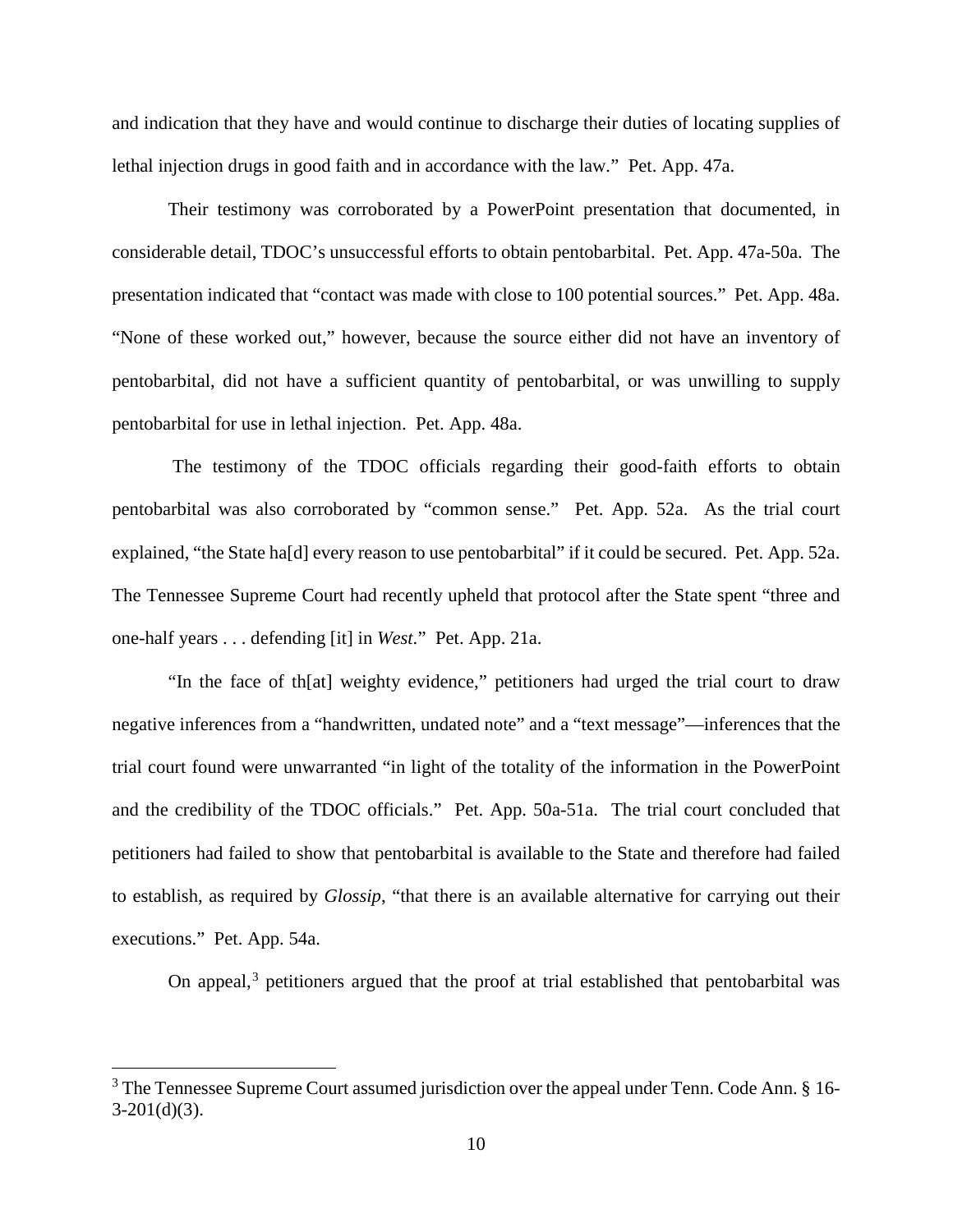available to the State. Petitioners contended that the PowerPoint presentation and other documents established that, at least as of 2017, there were suppliers willing and able to sell small quantities of pentobarbital for use in executions. Brief of Plaintiffs-Appellants at 211, *Abdur'Rahman v. Parker*, 558 S.W.3d 606 (Tenn. 2018) (No. M2018-01385-SC-RDO-CV) (hereinafter "Brief of Plaintiffs-Appellants").<sup>[4](#page-18-0)</sup> Petitioners theorized that, if the State had purchased those small quantities in 2017, they "would be viable for use, today." *Id.*; *see also id.* at 217 ("Had the State of Tennessee used ordinary transactional effort in April and May of 2017, Defendants would possess sufficient Pentobarbital for multiple executions.").

Petitioners mentioned at various places in their brief that, because the drug procurer was "protected from deposition, testimony, or identification," they had been unable to inquire into details of the drug procurer's search for pentobarbital. *Id.* at 208; *see also id.* at 209 n.74 (noting that, "[a]bsent the 'Drug Procurer's' testimony," details about a certain offer to sell pentobarbital were "unknown"), 212 n.77 (accusing the State of "hiding behind walls of secrecy"), 217 n.81 (referring to the drug procurer's "cloak of secrecy"). Petitioners urged the Tennessee Supreme Court to treat the drug procurer as a "missing witness" and "presume that if the 'Drug Procurer' had been made available to testify, his testimony would have been hurtful to [the State], and would have contradicted" the testimony of the TDOC Commissioner that the drug procurer could not obtain any pentobarbital. *Id.* at 214-15. But petitioners never argued that their inability to obtain discovery from the drug procurer or examine the drug procurer at trial violated the federal Due Process Clause.<sup>[5](#page-18-1)</sup>

<span id="page-18-0"></span><sup>&</sup>lt;sup>4</sup> The brief is available at http://www.tncourts.gov/sites/default/files/docs/amended\_appellants\_ brief - with table of authorities.pdf.

<span id="page-18-1"></span><sup>&</sup>lt;sup>5</sup> Petitioners referred to "due process" only in arguing that the drug procurer failed to engage in good-faith efforts to obtain pentobarbital. They contended that a text message sent by the drug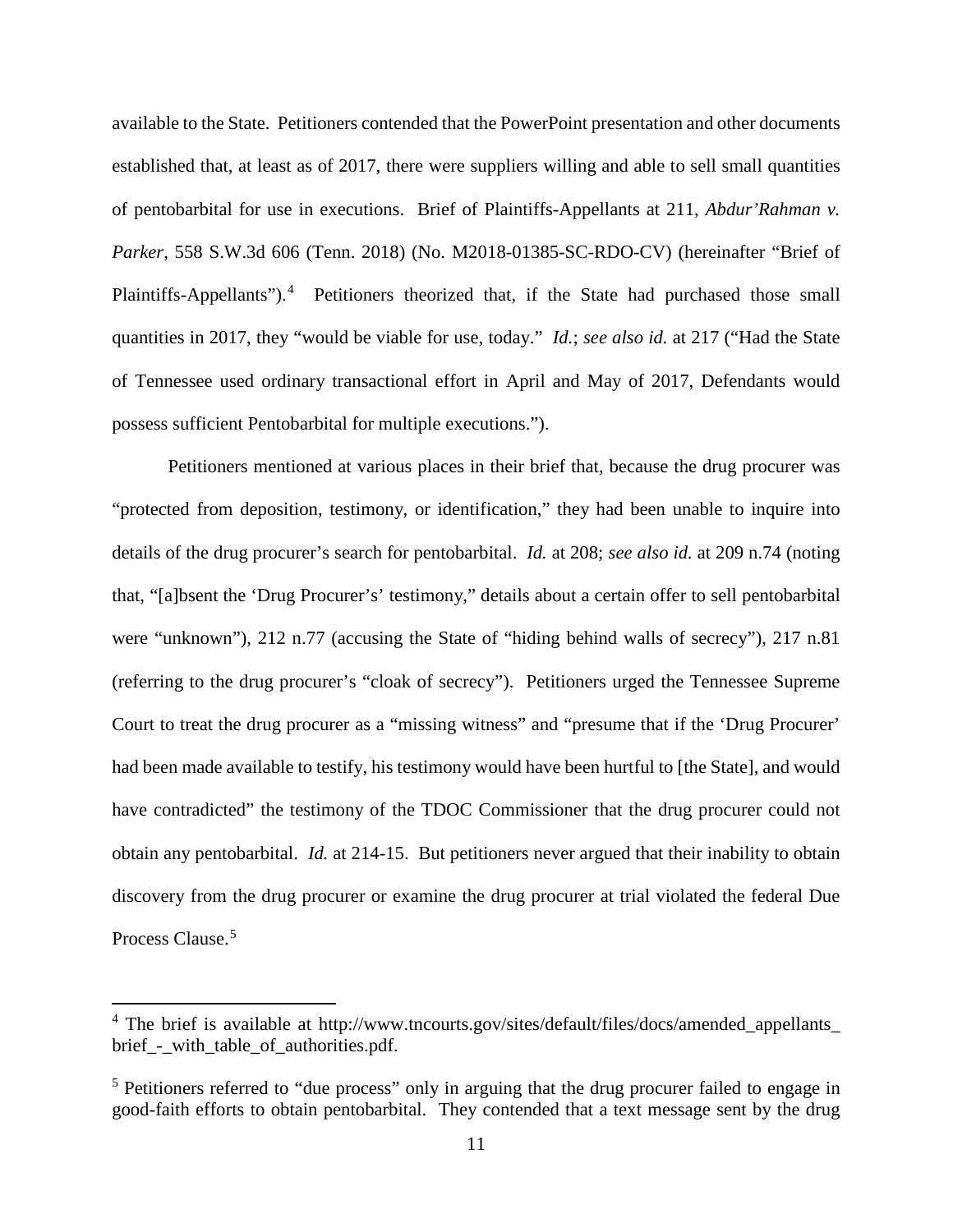Petitioners' arguments on appeal related to the trial court's discovery rulings were all based on state law. Petitioners argued that the trial court "abused its discretion by imposing extreme restrictions on [their] ability to conduct discovery essential to [their] claims." *Id.* at 308. Petitioners contended that neither Tenn. Code Ann. § 10-7-504(h)(1) nor the Tennessee Supreme Court's earlier decision in *West I* precluded petitioners from discovering the identities of the drug procurer or potential suppliers of lethal injection drugs. *Id.* at 319-20. According to petitioners, the trial court's discovery orders "caused a grave injustice" by "effectively depriving [petitioners] of the ability to obtain evidence to bolster their claims." *Id.* at 321. The "clearest example" of this, petitioners reasoned, was the trial court's refusal to allow petitioners to depose the drug procurer—"the one person responsible for locating pentobarbital for the State"—which allegedly "hampered their ability to prove that pentobarbital is a 'feasible and readily implemented' alternative to the midazolam protocol.'" *Id.* at 321-22. Petitioners argued that the trial court's discovery orders "were an abuse of discretion and cannot stand, or else this State's law will effectively insulate Tennessee's execution methods from state or federal constitutional review." *Id.* at 322. Petitioners asked the Tennessee Supreme Court to "either reverse the discovery orders" and remand for further proceedings or hold that [petitioners] need not prove an alternative method of execution where state law (as interpreted by [the State] and the [trial court]) prohibits [petitioners] from conducting fulsome discovery on an essential element of their Eighth Amendment claim." Reply Brief of Plaintiffs-Appellants at 4, *Abdur'Rahman v. Parker*, 558 S.W.3d 606 (Tenn. 2018) (No. M2018-01385-SC-RDO-CV).

procurer "demonstrate[d] bad faith" and summarily asserted, in that context, that "[d]ue process of law, and the Law of our Land, require better." Brief of Plaintiffs-Appellants at 219. Petitioners clarified in a footnote, however, that this argument relied on "the bedrock of the Tennessee Constitution for its support." *Id.* at 219 n.83.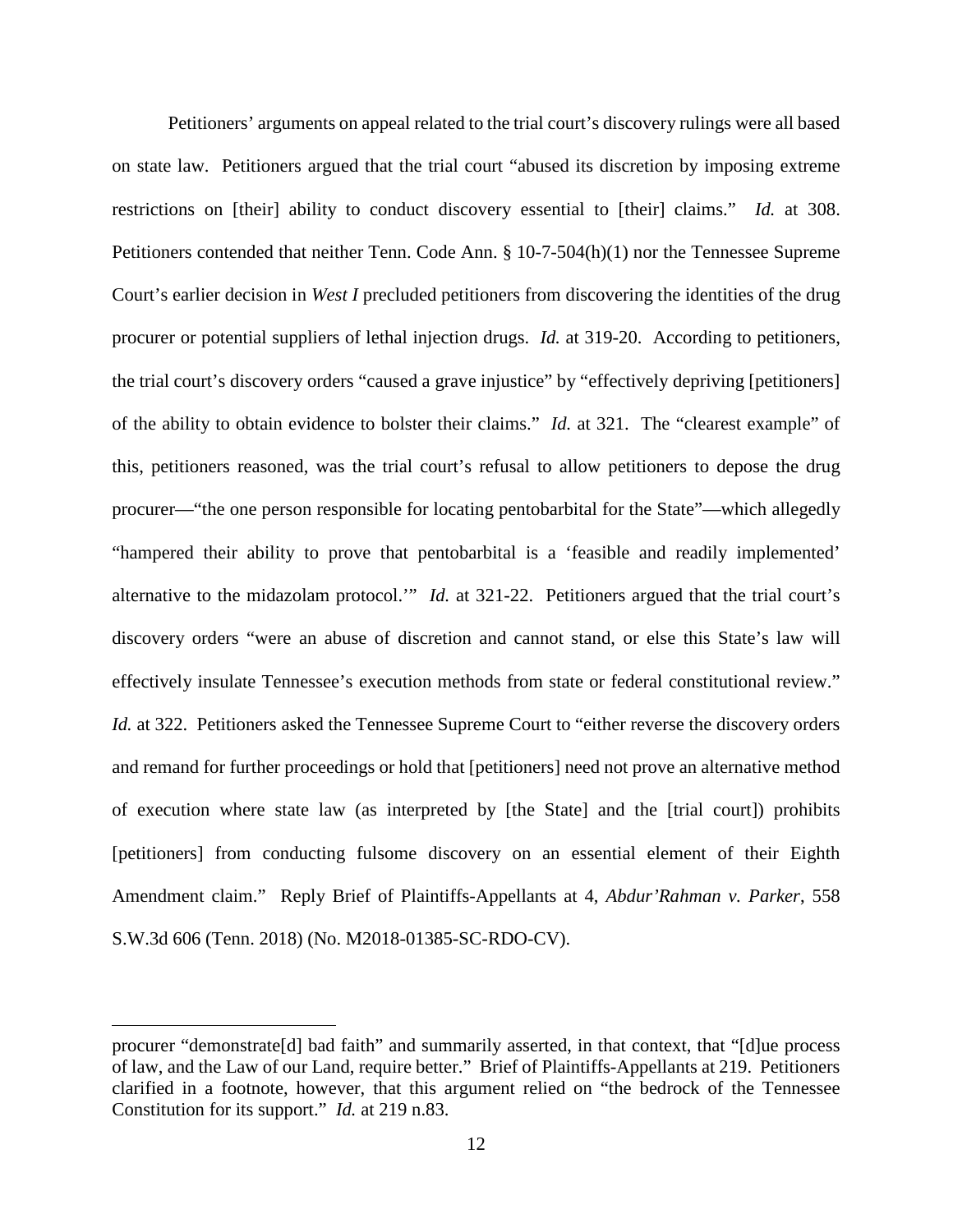In short, petitioners' arguments in this regard were grounded in state law—namely, cases governing the abuse-of-discretion standard for appellate review of discovery decisions. Brief of Plaintiffs-Appellants at 308-09 (discussing Tennessee's abuse-of-discretion standard of review). Petitioners did not argue that the trial court's discovery orders violated the federal Due Process Clause or otherwise indicate that their arguments were based on federal law.

The Tennessee Supreme Court affirmed the trial court's dismissal of petitioners' Eighth Amendment claim, agreeing with the trial court that pentobarbital "is not available for use in executions in Tennessee" and that petitioners had therefore "failed to carry their burden of showing availability of their proposed alternative method of execution." Pet. App. 22a. The Tennessee Supreme Court noted that petitioners "offered no direct proof as to availability of this alternative method of execution." Pet. App. 21a. Petitioners' expert witnesses had "confirmed that they were not retained to identify a source for pentobarbital and that they had no knowledge of where TDOC could obtain it." Pet. App. 21a.

The Tennessee Supreme Court addressed petitioners' argument that "the availability requirement should not apply to them because of discovery disputes and 'state secrecy laws related to executions.'" Pet. App. 12a. But the court declined "to establish new law not recognized in any federal court or in any other state" and found that "the trial court properly balanced the propriety of discovery requests with the confidentiality provisions protecting the identity of those involved in executions." Pet. App. 12a.

Justice Lee dissented. Pet. App. 25a-33a. In her view, "the difficulties of meeting the inconsistent and unworkable *Glossip* requirements and the cloak of secrecy surrounding Tennessee executions; the extraordinary and unnecessary time constraints imposed by the Court due to the impending, and seemingly unalterable, execution dates; and the State's evasiveness about its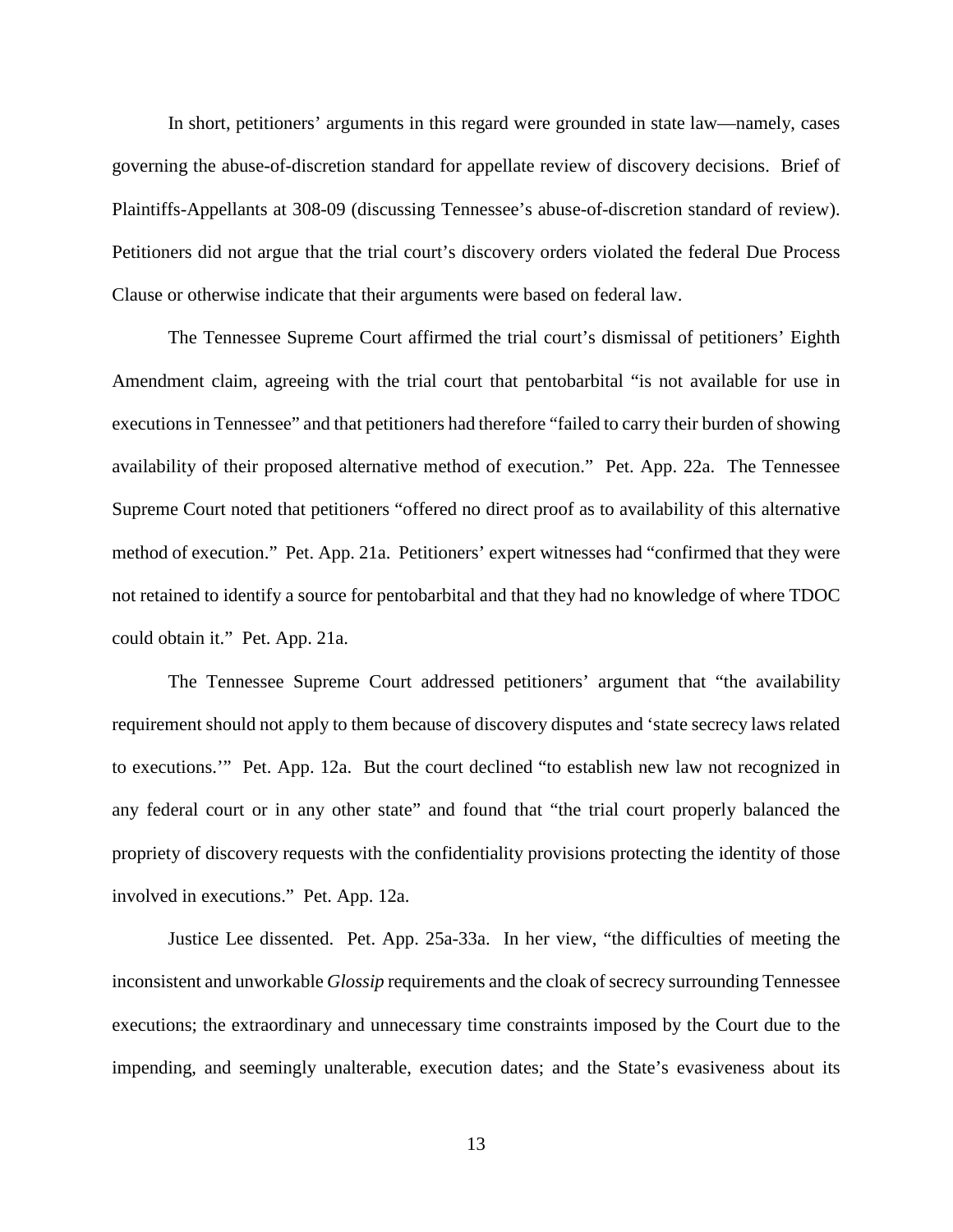execution method and its last-minute changes to the lethal injection protocols combined to deny [petitioners] due process in the form of a fundamentally fair process." Pet. App. 30a.

### **REASONS FOR DENYING THE PETITION**

## <span id="page-21-1"></span><span id="page-21-0"></span>**I. The Question on Which Petitioners Seek Review Was Neither Presented to Nor Decided by the Tennessee Courts.**

The petition should be denied for lack of jurisdiction to review the question it presents since that question was neither presented to nor passed on by the Tennessee courts.

<span id="page-21-5"></span><span id="page-21-4"></span>"Congress has given this Court the power to review '[f]inal judgments or decrees rendered by the highest court of a State in which a decision could be had . . . where any . . . right is *specially set up or claimed* under the Constitution or the treaties or statutes of . . . the United States.'" *Howell v. Mississippi*, 543 U.S. 440, 443 (2005) (per curiam) (alterations and emphasis in original) (quoting 28 U.S.C. § 1257(a)). This Court has consistently construed that statutory grant of authority as precluding review of a state-court decision "unless the federal claim 'was either addressed by or properly presented to the state court that rendered the decision.'" *Id.* (quoting *Adams v. Robertson*, 520 U.S. 83, 86 (1997) (per curiam)); *see also Cardinale v. Louisiana*, 394 U.S. 437, 438 (1969) ("It was very early established that the Court will not decide federal constitutional issues raised here for the first time on review of state court decisions.").

<span id="page-21-3"></span><span id="page-21-2"></span>The rule that "a federal claim be addressed or properly presented in state court" furthers "an important interest of comity." *Adams*, 520 U.S. at 90. Because it "would be unseemly in our dual system of government to disturb the finality of state judgments on a federal ground that the state court did not have occasion to consider," the rule affords state courts "the opportunity to determine" the federal-law issue in the first instance. *Id.* (internal quotation marks omitted). The rule also "reflects practical considerations relating to this Court's capacity to decide issues." *Id.* (internal quotation marks omitted). Requiring parties to present their federal issue to the state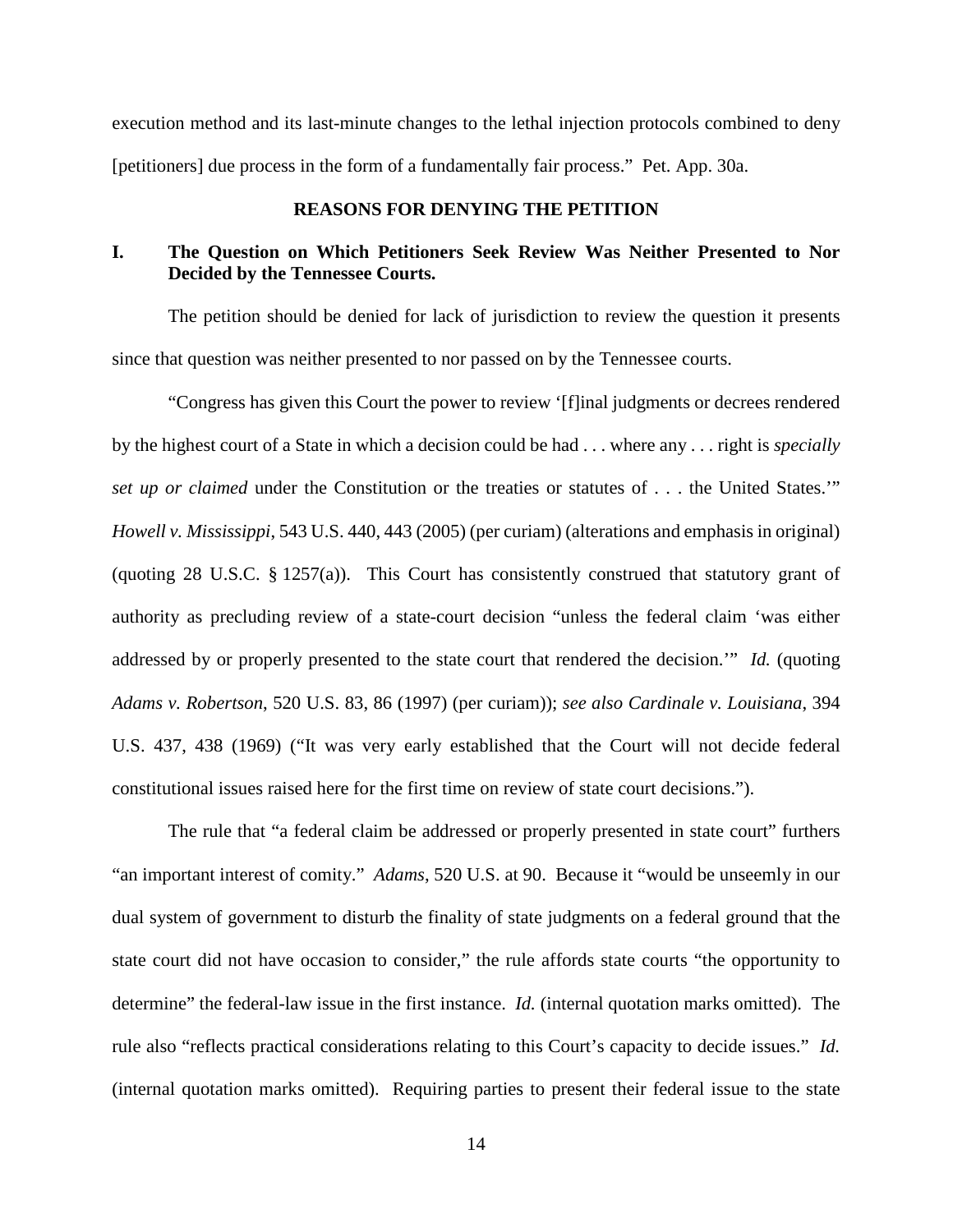court in the first instance "avoids unnecessary adjudication in this Court by allowing state courts to resolve issues on state-law grounds" and aids this Court in its "deliberations by promoting the creation of an adequate factual and legal record." *Id.* at 90-91.

<span id="page-22-2"></span><span id="page-22-0"></span>When "the highest state court is silent on a federal question," this Court "assume[s] that the issue was not properly presented," and the petitioner "bears the burden of defeating this assumption" by showing "that the state court had 'a fair opportunity to address the federal question that is sought to be presented.'" *Adams*, 520 U.S. at 86-87 (quoting *Webb v. Webb*, 451 U.S. 493, 501 (1981)). "At the minimum, . . . there should be no doubt from the record that a claim under a *federal* statute or the *Federal* Constitution was presented in the state courts and that those courts were apprised of the nature or substance of the federal claim at the time and in the manner required by the state law." *Webb*, 451 U.S. at 501 (emphasis in original). The petitioner must show that the federal claim was presented "with 'fair precision and in due time.'" *Adams*, 520 U.S. at 87 (quoting *New York ex rel. Bryant v. Zimmerman*, 278 U.S. 63, 67 (1928)).

<span id="page-22-1"></span>The question petitioners ask this Court to review is whether a State "deprive[s] condemned prisoners of due process when, to defeat a challenge to the state's method of execution, state officials rely on and the state courts credit testimony regarding privileged communications that the prisoners could not effectively challenge through cross-examination or otherwise." Pet. i. But the Tennessee Supreme Court was not asked to and did not consider whether the limitations the trial court placed on petitioners' discovery violated the federal Due Process Clause. The majority opinion declined to accept petitioners' argument "that the availability requirement should not apply to them because of discovery disputes and 'state secrecy laws related to executions,'" because doing so would require it "to establish new law not recognized in any federal court or in any other state." Pet. App. 12a. And the majority opinion further found, citing the Tennessee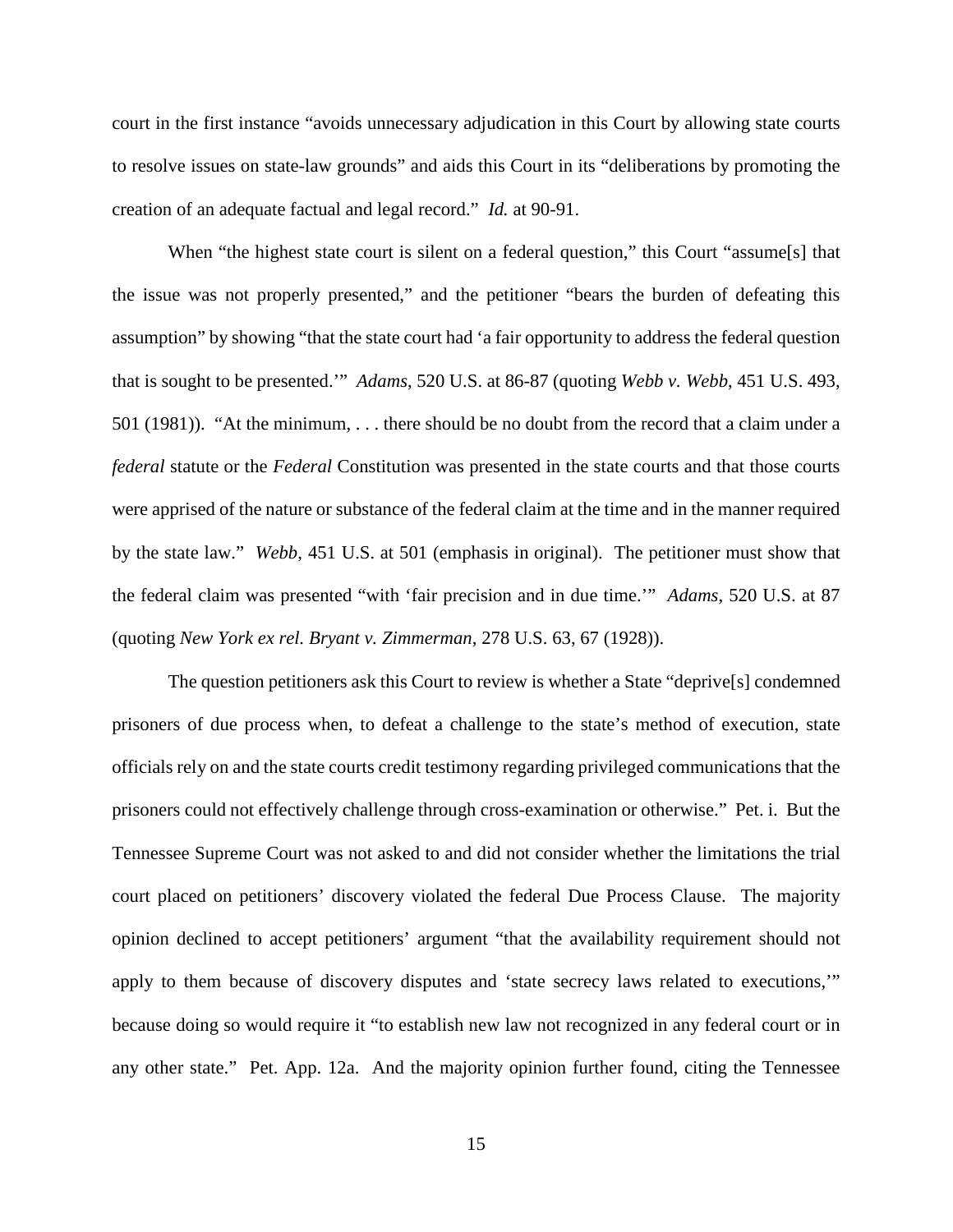Supreme Court's decision in *West I*, that "the trial court properly balanced the propriety of discovery requests with the confidentiality provisions protecting the identity of those involved in executions." Pet. App. 12 a. At no time, however, did the majority opinion consider or decide whether the discovery limitations placed on petitioners deprived them of due process.

<span id="page-23-2"></span>To be sure, Justice Lee's dissent argued that the discovery limitations imposed by the trial court were among "[s]everal factors" that "combined to deny the Petitioners due process in the form of a fundamentally fair process." Pet. App. 25a, 30a. But "discussion appearing in a dissenting opinion" is of no help in demonstrating that "the state court actually considered the federal question." Stephen M. Shapiro et al., *Supreme Court Practice* 198 (10th ed. 2013). Rather, "[t]he *majority opinion* . . . must explicitly or impliedly recognize the presence of a federal question and render a decision thereon." *Id.* (emphasis added). In any event, even Justice Lee's dissent did not decide the question presented, which is whether the trial court's discovery limitations standing alone—deprived petitioners of due process. She argued only that the discovery limitations were among several factors that combined to deprive petitioners of due process. Nor did she indicate whether she was referring to the due process protections of the federal Constitution or the Tennessee Constitution. *See Bowe v. Scott*, 233 U.S. 658, 664-65 (1914) (reference to "due process of law," with no mention of the U.S. Constitution, was "solely referable to the state Constitution").

<span id="page-23-1"></span><span id="page-23-0"></span>The trial court did not pass on the due process issue either. In its orders ruling on the parties' discovery disputes, the trial court considered Tennessee Rule of Civil Procedure 26.02(1), which governs the scope of discovery; potentially applicable privileges; Tennessee's public policy of keeping the identity of execution participants confidential; and the balancing test required by the Tennessee Supreme Court's decision in *West I*. *See* Pet. App. 86a-87a, 95a-117a, 123a-129a.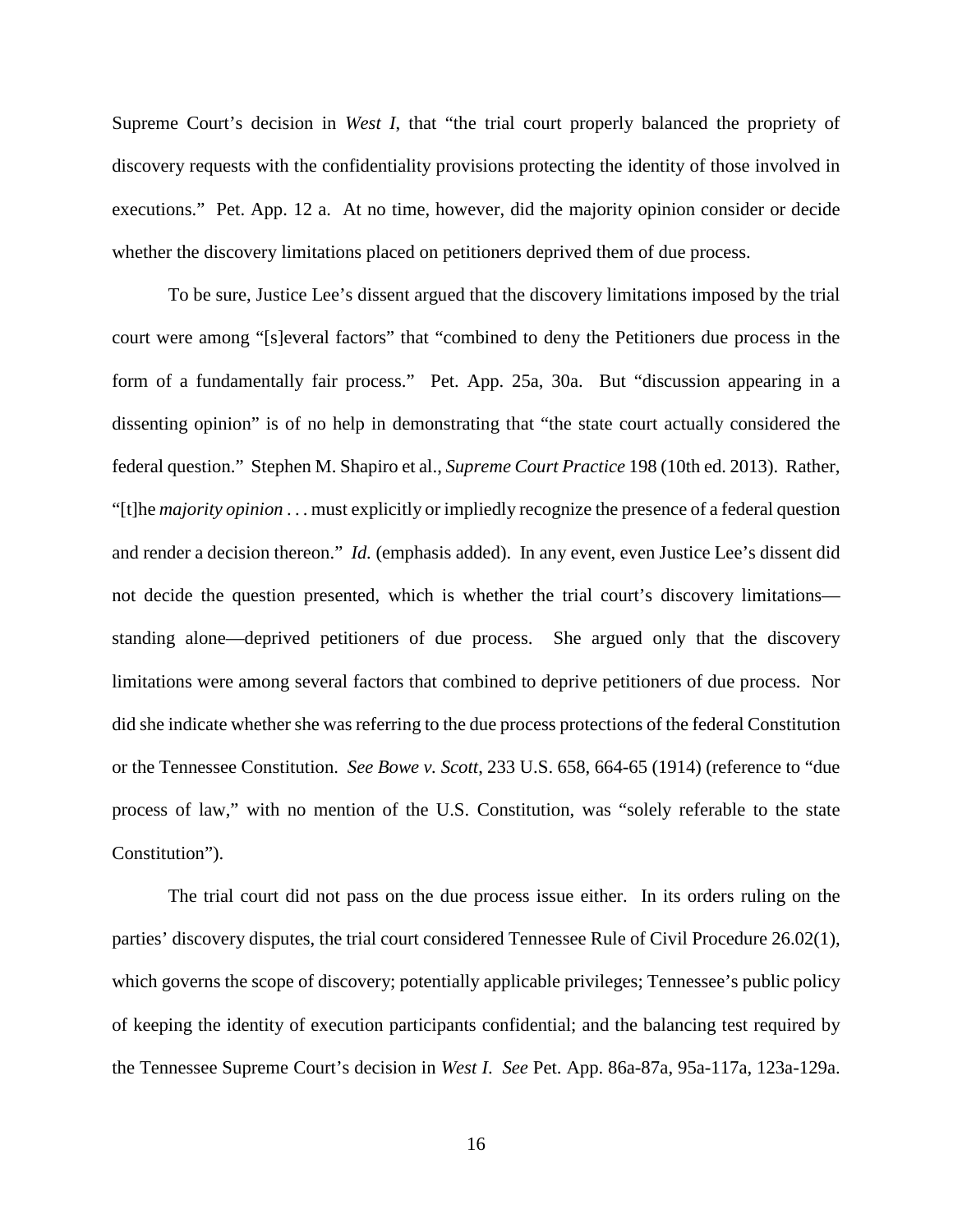The trial court never considered or decided whether denying petitioners their requested discovery regarding the identities of the drug procurer or potential suppliers of pentobarbital deprived them of due process.

<span id="page-24-0"></span>Because the Tennessee courts did not pass on the question presented, petitioners bear the heavy burden of showing that the federal question was presented to the state court. *Adams*, 520 U.S. at 86. Petitioners cannot make that showing, however, because they never argued, either on appeal or in the trial court, that the trial court's rulings limiting discovery of the identities of the drug procurer and potential drug suppliers deprived them of due process in violation of the federal Constitution. They never made that argument at all, much less "at the time and in the manner required by the state law," *Webb*, 451 U.S. at 501, or "with fair precision and in due time," *Adams*, 520 U.S. at 87.

<span id="page-24-2"></span><span id="page-24-1"></span>In Tennessee, "[a]ppellate review is generally limited to the issues that have been presented for review." *Hodge v. Craig*, 382 S.W.3d 325, 334 (Tenn. 2012). An issue "may be deemed waived" when it is omitted from the brief's statement of the issues, even if it is included in the argument section of the brief. *Id.* at 335. An issue may also be deemed waived when it is omitted from the argument section, even if it is included in the statement of the issues. *Id.* Here, the due process issue petitioners ask this Court to review was neither included in the statement of the issues nor argued elsewhere in petitioners' brief.

The statement of the issues in petitioners' opening brief in the Tennessee Supreme Court included the following questions related to their inability to discover the identities of the drug procurer or potential suppliers of pentobarbital:

4. Did Defendants waive the pleading requirement of a known, feasible, and readily available alternative by refusing to produce the only source of information regarding Defendants' efforts to obtain Pentobarbital?

17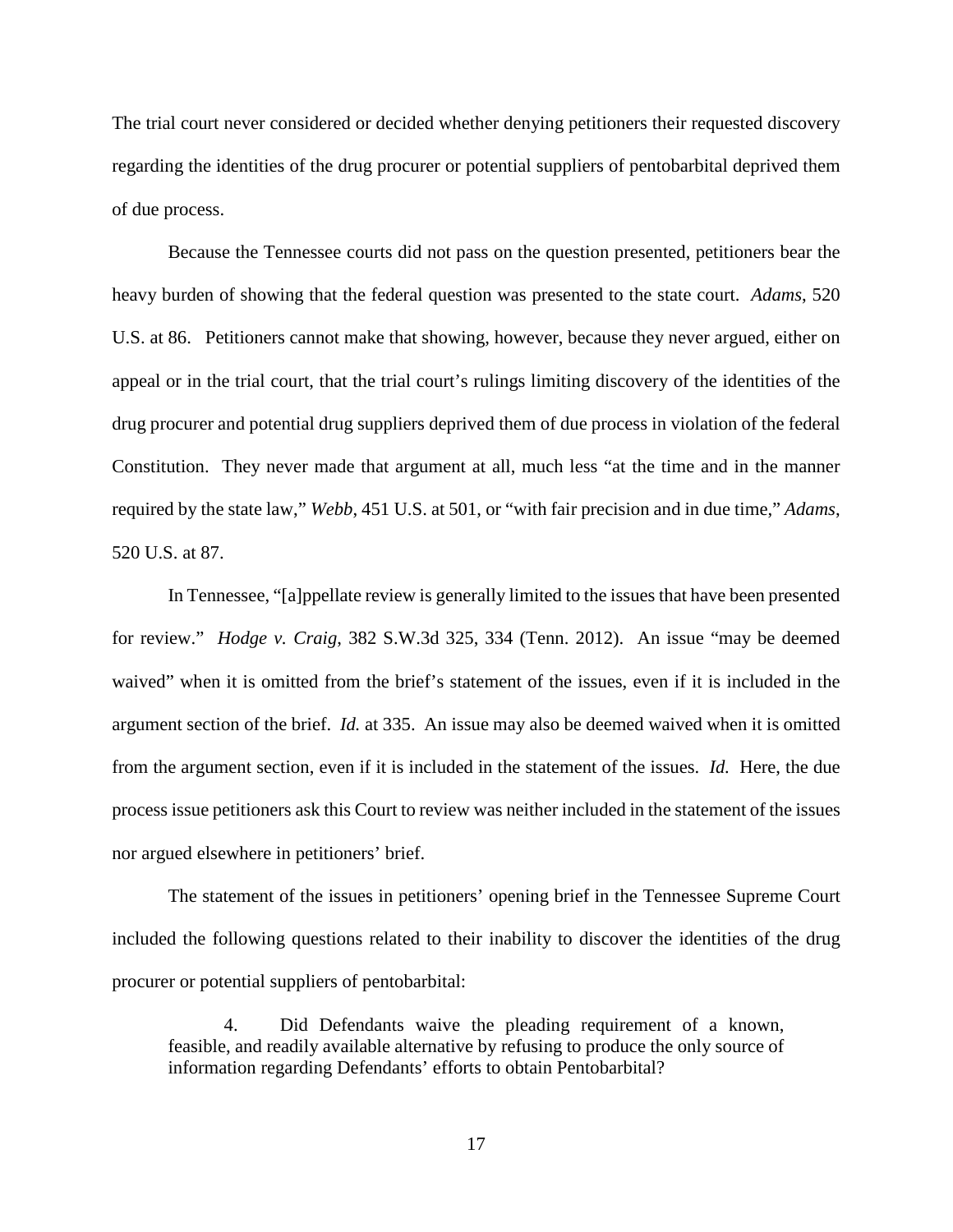5. Did the Chancery Court err in denying discovery requests which were designed to discover evidence of the availability of Pentobarbital to the State of Tennessee where it is known that the states of Texas and Georgia continue to use Pentobarbital in executions based on an erroneous interpretation of state secrecy laws related to executions?

6. Does Tennessee's secrecy statute excuse Plaintiffs from the burden to establish the availability of an alternative lethal injection protocol?

Brief of Plaintiffs-Appellants at 11. None of these issues put either the court or the opposing parties on notice that petitioners were alleging a denial of due process. By contrast, another question included in the statement of issues specifically asked whether "the appellate schedule in this case den[ied] Plaintiffs' [sic] appellate due process." *Id.* at 12. Petitioners plainly knew how to raise a due process argument, and they plainly chose not to do so with respect to the discovery rulings that are the subject of this petition.

Nor did the argument section of petitioners' brief contend that the trial court's discovery rulings violated the federal Due Process Clause. According to petitioners, they asserted in the Tennessee Supreme Court "that [the State's] 'choice to hide the testimony of the one witness who knew what was going on' with respect to the availability of pentobarbital violated fundamental fairness and due process." Pet. 12 (quoting Brief of Plaintiffs-Appellants at 214). Tellingly, the words "due process" are not quoted from petitioners' brief. That is because the words "due process" never appeared in petitioners' brief in connection with their arguments about the trial court's discovery rulings. Petitioners also cite portions of their brief referring to "prejudice" and "injustice." Pet. 12 (quoting Brief of Plaintiffs-Appellants at 317, 321). But petitioners used those terms only in arguing that the trial court's discovery rulings were an abuse of discretion under *state law* because the rulings "employ[ed] reasoning that cause[d] an injustice to the complaining party." Brief of Plaintiffs-Appellants at 309 (quoting *West I*, 460 S.W.3d at 120). Regardless, vague references to "prejudice" and "injustice" were insufficient to properly present a federal due process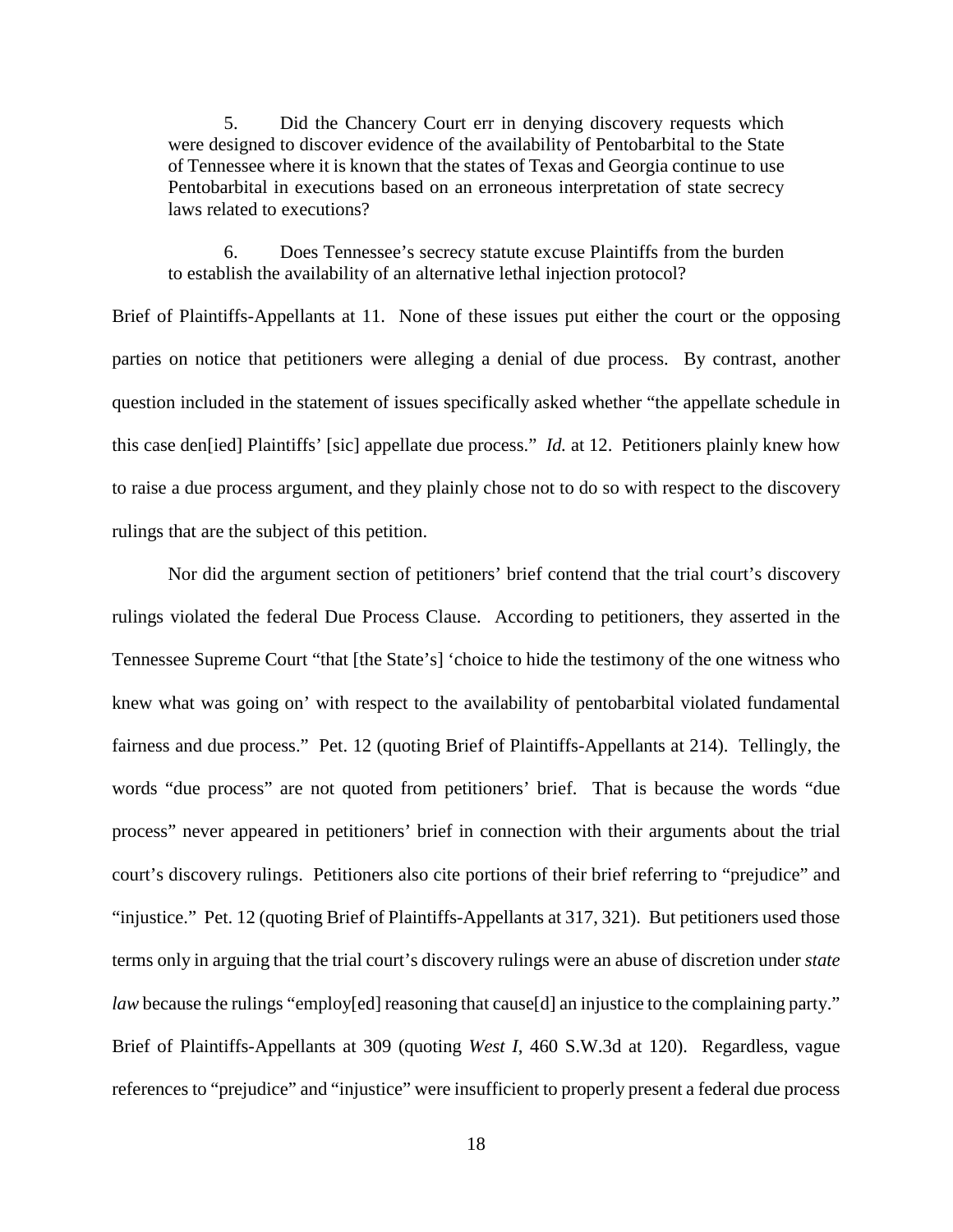claim to the Tennessee courts, when the relevant parts of petitioners' brief "did not cite the [federal Due Process Clause] or even any cases directly construing it, much less any of this Court's cases." *Howell*, 543 U.S. at 443; *see also Beck v. Washington*, 369 U.S. 541, 550-53 (1962).[6](#page-26-4)

<span id="page-26-2"></span><span id="page-26-0"></span>Petitioners did not sufficiently raise their due process argument in the trial court either. There, petitioners argued only that their requested discovery was relevant to their claims; that Tenn. Code Ann. § 10-7-504(h)(1) prohibited disclosure of the identities of execution participants only in public records requests, not in civil discovery; and that protective measures could be employed to protect the anonymity of execution participants. *See, e.g.*, R., Vol. II at 251-52; R., Vol. IV at 459, 463, 468-69. In one trial-court filing—a reply brief in support of a motion to compel document production and interrogatory responses concerning a wide range of topics petitioners asserted that "deprivation of the discovery sought by [petitioners] would be a separate and independent due process violation of both the United Sates and Tennessee Constitutions." R., Vol. IV at 469. But that argument did not pertain specifically to discovery regarding the drug procurer and potential drug suppliers. In any event, even if this passing reference were deemed to have raised a due process argument in the trial court, petitioner's failure to raise the argument on appeal precludes this Court from reviewing it. *See, e.g.*, *Hendon v. Georgia*, 295 U.S. 441, 443 (1935) (declining to review federal question that, while presented to the trial court, was "never properly presented to the state supreme court"); Shapiro, et al., *supra*, at 192 (explaining that the question "must also be pursued on appeal to higher state courts . . . in the manner and with the degree of specificity required by the state rules of practice").

<span id="page-26-4"></span><span id="page-26-3"></span><span id="page-26-1"></span><sup>&</sup>lt;sup>6</sup> If petitioners had actually intended to raise a due process argument, the failure of the majority opinion to address that issue might have prompted a petition for rehearing. *See* Tenn. R. App. P. 39(a) (rehearing may be considered when "the court's opinion overlooks or misapprehends a material fact or proposition of law"). But petitioners did not seek rehearing.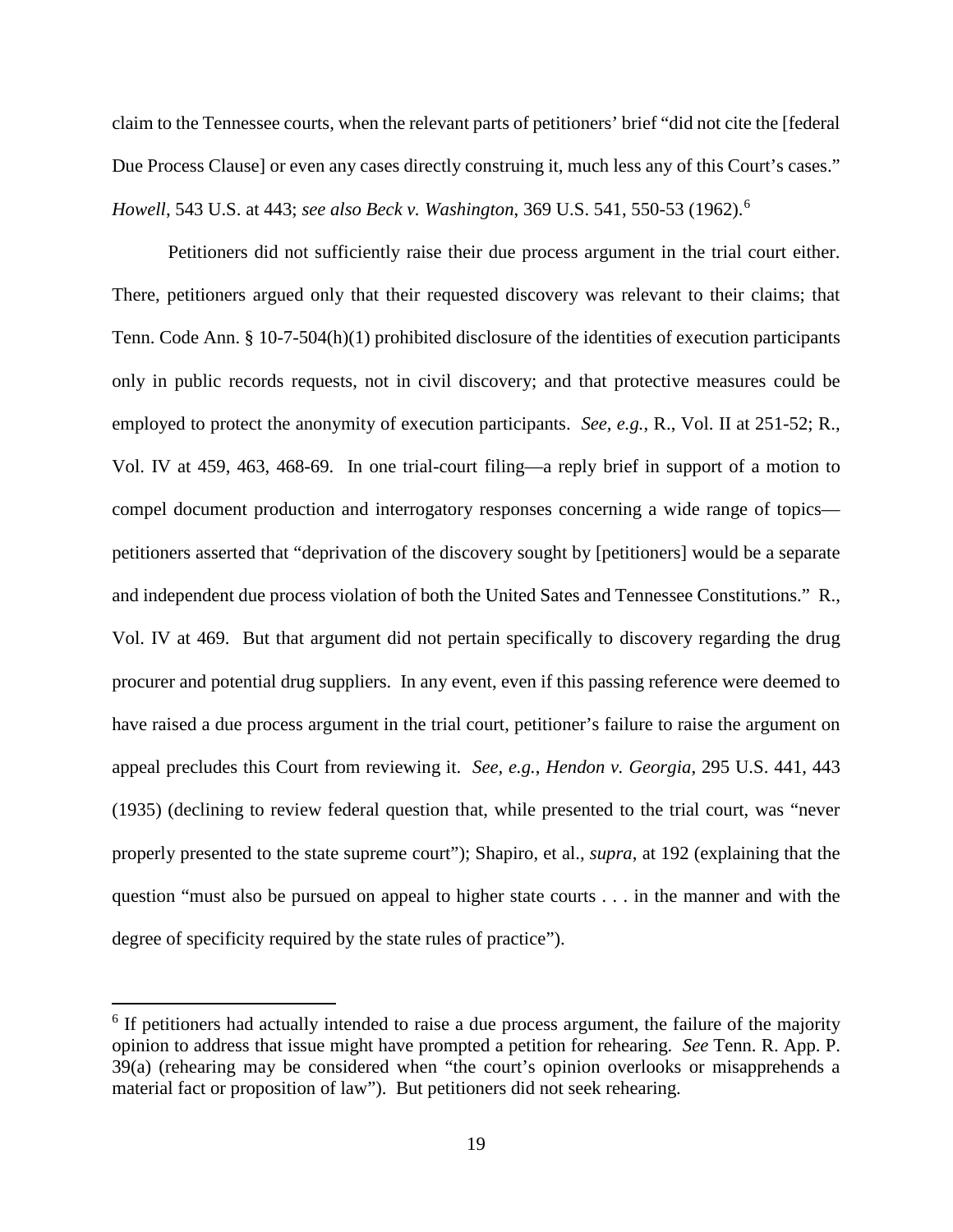In sum, because the question presented in the petition was neither presented to nor passed on by the Tennessee courts, this Court lacks jurisdiction to review it. The petition must be denied for that reason alone.

#### <span id="page-27-0"></span>**II. There Is No Conflict of Authority on the Question Presented.**

<span id="page-27-4"></span><span id="page-27-3"></span><span id="page-27-2"></span><span id="page-27-1"></span>The petition should also be denied because there is no conflict of authority on the question presented. Petitioners do not cite any case in which, in an action challenging a State's method of execution, a State has been required on due process grounds to disclose to the plaintiffs the identities of the individuals and entities who may participate in carrying out executions. To the contrary, numerous courts have recognized that, "[g]iven the controversial nature of the death penalty," restrictions on discovery may be necessary to protect those who participate, or may participate, in the execution process and to avoid unduly burdening the State. *Arthur*, 840 F.3d at 1305 (trial court did not abuse discretion by refusing to require disclosure of "the names of the drug suppliers who talked to [the State] about pentobarbital"); *see also, e.g.*, *In re Ohio Execution Protocol Litig.*, 845 F.3d 231, 239 (6th Cir. 2016) (protective order preventing disclosure of drug suppliers did not prevent inmates from "prosecuting their claims" but rather appropriately "balance[ed] the need for discovery with strictures to maintain appropriate protection for certain individuals and entities"), *cert. denied sub nom. Fears v. Kasich*, 138 S. Ct. 191 (2017); *In re Mo. Dep't of Corr.*, 839 F.3d 732, 736 (8th Cir. 2016) (granting writ of mandamus to prevent disclosure of anonymous drug supplier because disclosure would unduly burden Missouri by causing loss of pentobarbital supplier), *cert. denied sub nom. Jordan v. Mo. Dep't of Corr.*, 137 S. Ct. 2180 (2017); *Johnson*, 496 S.W.3d at 361 (rejecting argument that disclosure of drug supplier's identity was "required as a matter of due process"), *cert. denied*, 137 S. Ct. 1067 (2017); *Owens v. Hill*, 758 S.E.2d 794, 796 (Ga. 2014) (not unconstitutional for Georgia "to maintain the confidentiality of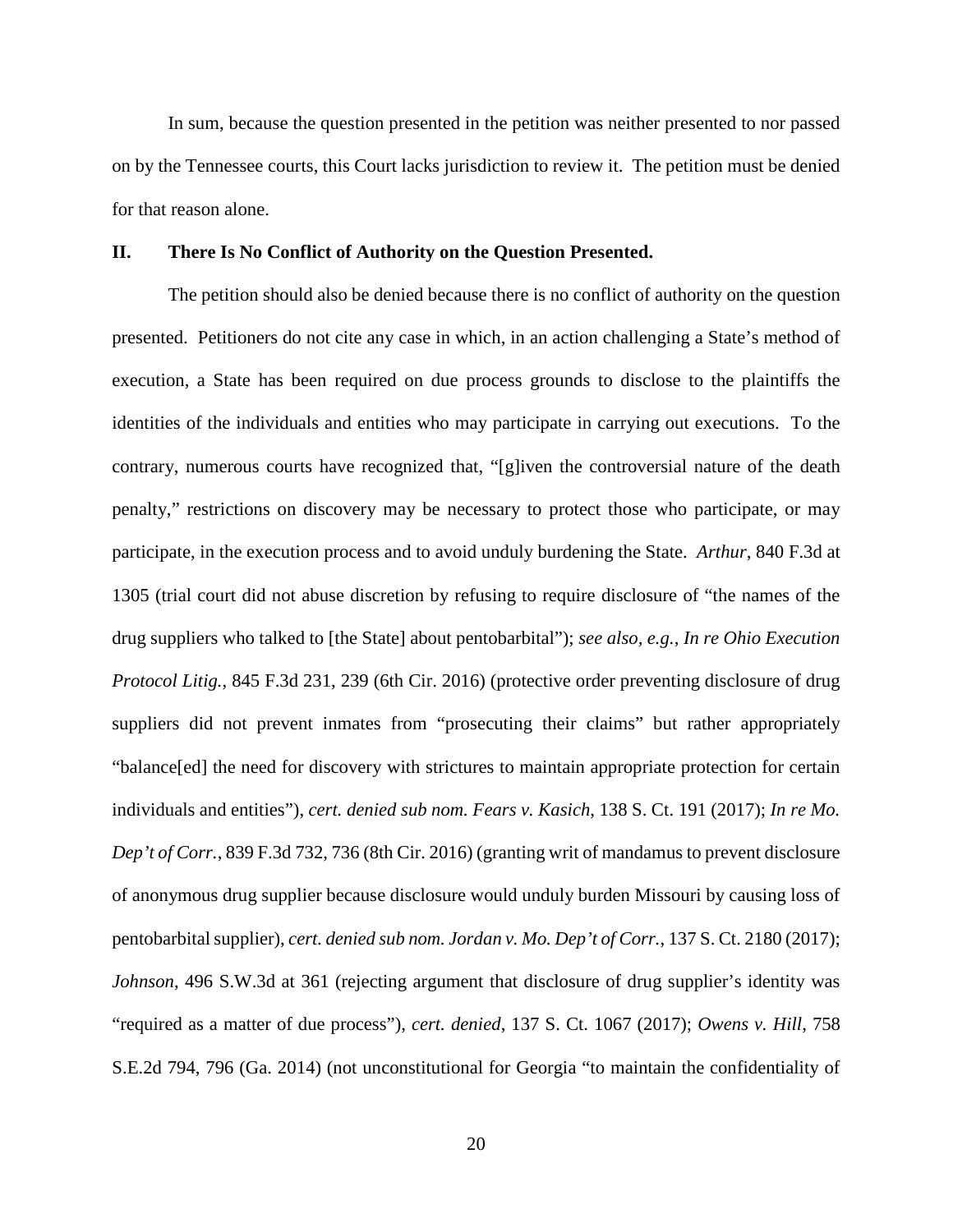<span id="page-28-0"></span>the names and other identifying information of the persons and entities involved in executions, including those who manufacture the drug or drugs to be used"), *cert. denied*, 135 S. Ct. 449 (2014). Indeed, this Court recently held that a district court did not abuse its discretion in declining to allow an inmate to "learn the identities of the lethal injection execution team members, to depose them, or to inquire about their qualifications, training, and experience." *Bucklew v. Precythe*, 587 U.S.  $\_\_$ ,  $\_\_$  (2019) (slip op., at 24 n.2). The trial court's discovery rulings in this case were consistent with these decisions and do not create any conflict, much less one that warrants this Court's review.

<span id="page-28-3"></span><span id="page-28-2"></span><span id="page-28-1"></span>Petitioners contend that the trial court's discovery rulings conflict with this Court's due process precedents because those rulings deprived petitioners "of any 'effective opportunity to . . . confront[]' or contest the state officials' assertions," and thereby deprived them "of their right to be heard in a 'meaningful manner' on an essential element of their [Eighth Amendment] claim." Pet. 17 (quoting *Goldberg v. Kelly*, 397 U.S. 254, 267-68 (1970)). But there is an important difference between petitioners' Eighth Amendment challenge and the cases on which petitioners rely: here, petitioners bear the burden of proving a "known and available" alternative method of execution to establish their Eighth Amendment claim, *Glossip*, 135 S. Ct. at 2737. Petitioners seek the identities of the drug procurer and drug suppliers *not* so that they can defend against government action, but so that they can bolster their affirmative case against the government. But this Court has made clear that the Constitution does not require the State to enable prisoners to "discover grievances" or to "litigate effectively once in court." *Lewis v. Casey*, 518 U.S. 343, 354 (1996) (emphasis omitted); *see also Wellons v. Comm'r, Ga. Dep't of Corr.*, 754 F.3d 1260, 1267 (11th Cir. 2014) ("Neither the Fifth, Fourteenth, or First Amendments afford [an inmate] the broad right 'to know where, how, and by whom the lethal injection drugs will be manufactured'"), *cert.*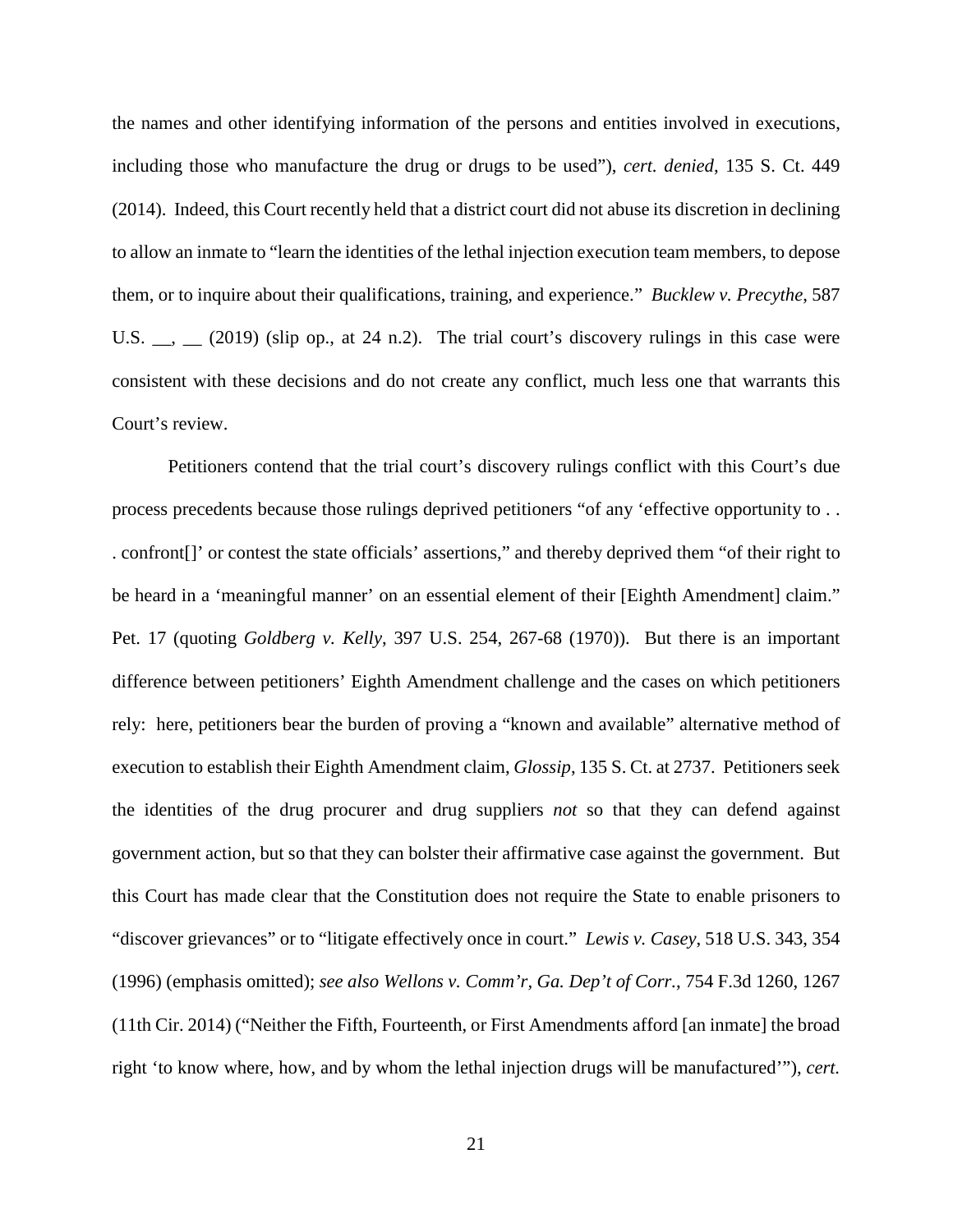*denied sub nom. Wellons v. Owens*, 573 U.S. 928 (2014).

Petitioners' argument that the trial court's rulings conflict with the longstanding swordshield rule fails for the same reason. The sword-shield rule prevents the same litigant from using privileged information as a sword while maintaining the privilege as a shield against further discovery; it does not entitle a plaintiff who wishes to use non-privileged information obtained from a defendant in discovery to strip the defendant of a privilege that protects related information.

Petitioners—not the State—sought to use information about the State's efforts to procure pentobarbital as a sword to establish an element of their claim. It was petitioners who called the Commissioner and Deputy Commissioner of TDOC as trial witnesses. *See* R., Vol. XXXIV at 1100; R., Vol. XL at  $1554-1555$ .<sup>[7](#page-29-0)</sup> And it was petitioners who offered the testimony of those witnesses to support their claims. *See* Pet. App. 21a (petitioners "attempted to prove availability of pentobarbital by discrediting the testimony" of TDOC officials). Petitioners' contention that the sword-shield rule required the State to either "give up the ability to offer testimony regarding the supposed unavailability of pentobarbital" or waive the confidentiality of its drug procurer and suppliers is therefore nonsensical. Pet. 21-22.

The sword-shield rule is also inapplicable for another reason. The trial court did not prevent discovery of the State's drug procurer or potential drug suppliers based on the law of privilege; rather, the trial court applied the balancing test required by *West I*, which takes as a given that the requested discovery is relevant and non-privileged but nevertheless requires the trial court to "balance the specific need for the information against the harm that could result from disclosure

<span id="page-29-0"></span> $<sup>7</sup>$  The Tennessee Supreme Court's opinion indicates that the State "presented testimony from two</sup> experts and three TDOC officials," Pet. App. 6a, but the State in fact called only the two expert witnesses; the State did not call the two TDOC officials or the Warden as witnesses.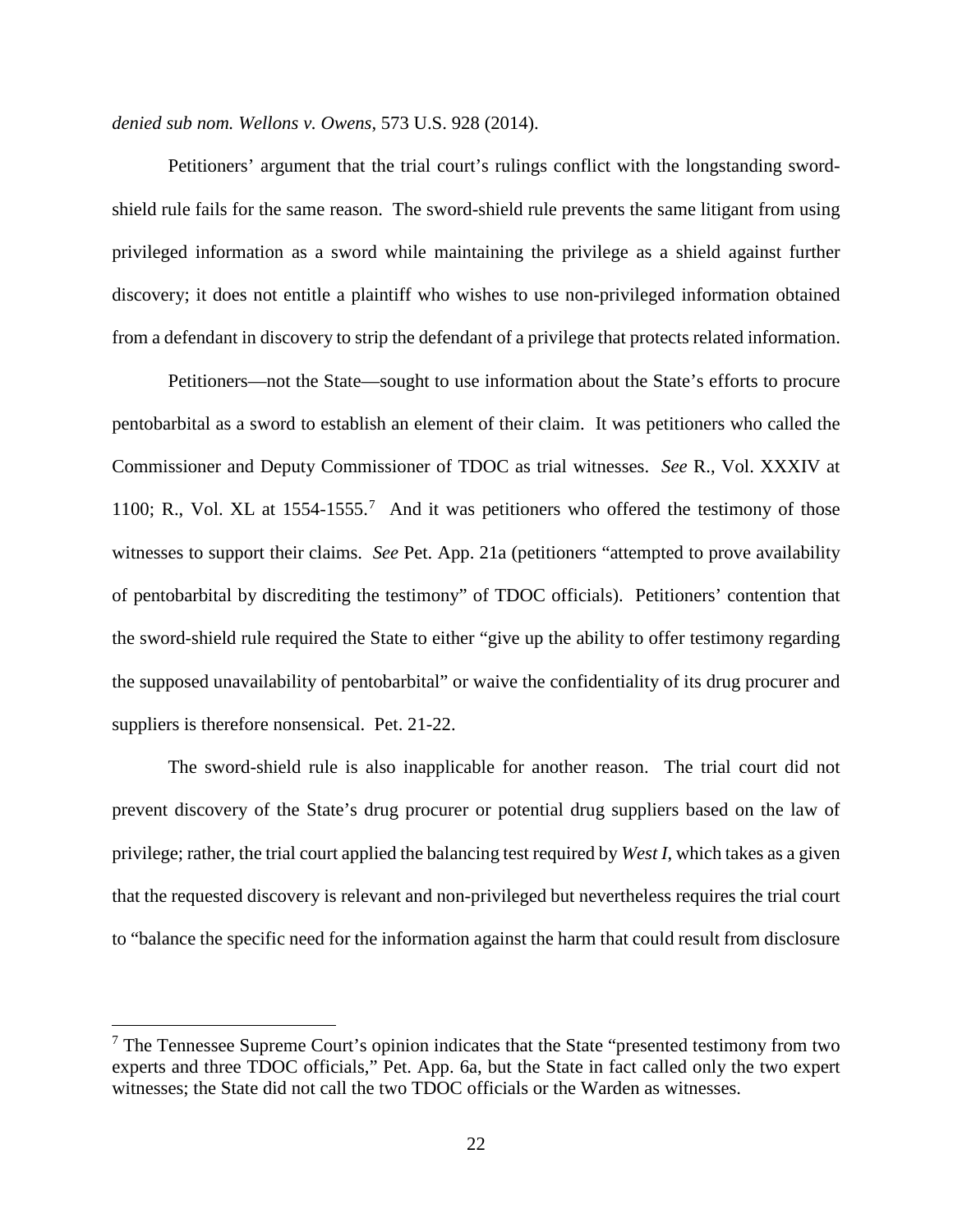<span id="page-30-2"></span>of the information." 460 S.W.3d at 128. That balancing test, like Federal Rule of Civil Procedure  $26(c)$ ,<sup>[8](#page-30-4)</sup> clearly contemplates that there are circumstances in which the discovery of evidence that is concededly relevant and non-privileged must give way to countervailing interests. As explained below, such countervailing interests are clearly present here.

### <span id="page-30-0"></span>**III. The Trial Court Properly Balanced Petitioners' Need for Discovery Against the Harm That Would Result from Disclosure of Execution Participants.**

The trial court's discovery rulings in this case did not deprive petitioners of due process. Rather, the trial court appropriately balanced petitioners' need for discovery against the harm that would result if the identities of the State's drug procurer and potential drug suppliers were disclosed. The trial court did not deny petitioners all discovery related to the State's efforts to obtain pentobarbital. Recognizing that *Glossip* requires the plaintiff to plead and prove a "known and available" alternative method of execution that significantly lessens the risk of pain, the trial court allowed petitioners to obtain discovery from the State related to the availability of pentobarbital, including TDOC officials' "knowledge of the availability or unavailability" of pentobarbital and a general description of their "efforts to obtain" the drug. Pet App. 114a. And nothing precluded petitioners from retaining their own experts to "investigate sources of pentobarbital," Pet. App. 46a, as inmates in other method-of-execution challenges have done, *see Arthur*, 840 F.3d at 1268. Indeed, "[n]o good reason was provided to the [trial court] as to why [petitioners] failed to offer" that kind of proof in this case. Pet. App. 46a.

<span id="page-30-1"></span>What petitioners could not do is force the State to disclose the identity of its drug procurer, its potential drug suppliers, or other participants in the execution process. Requiring such

<span id="page-30-4"></span><span id="page-30-3"></span> $8$  Under Federal Rule of Civil Procedure 26(c), a federal court may "issue an order to protect a party or person" from whom discovery is sought "from annoyance, embarrassment, oppression, or undue burden or expense," including by "forbidding the disclosure or discovery," "forbidding inquiry into certain matters, or limiting the scope of disclosure or discovery to certain matters."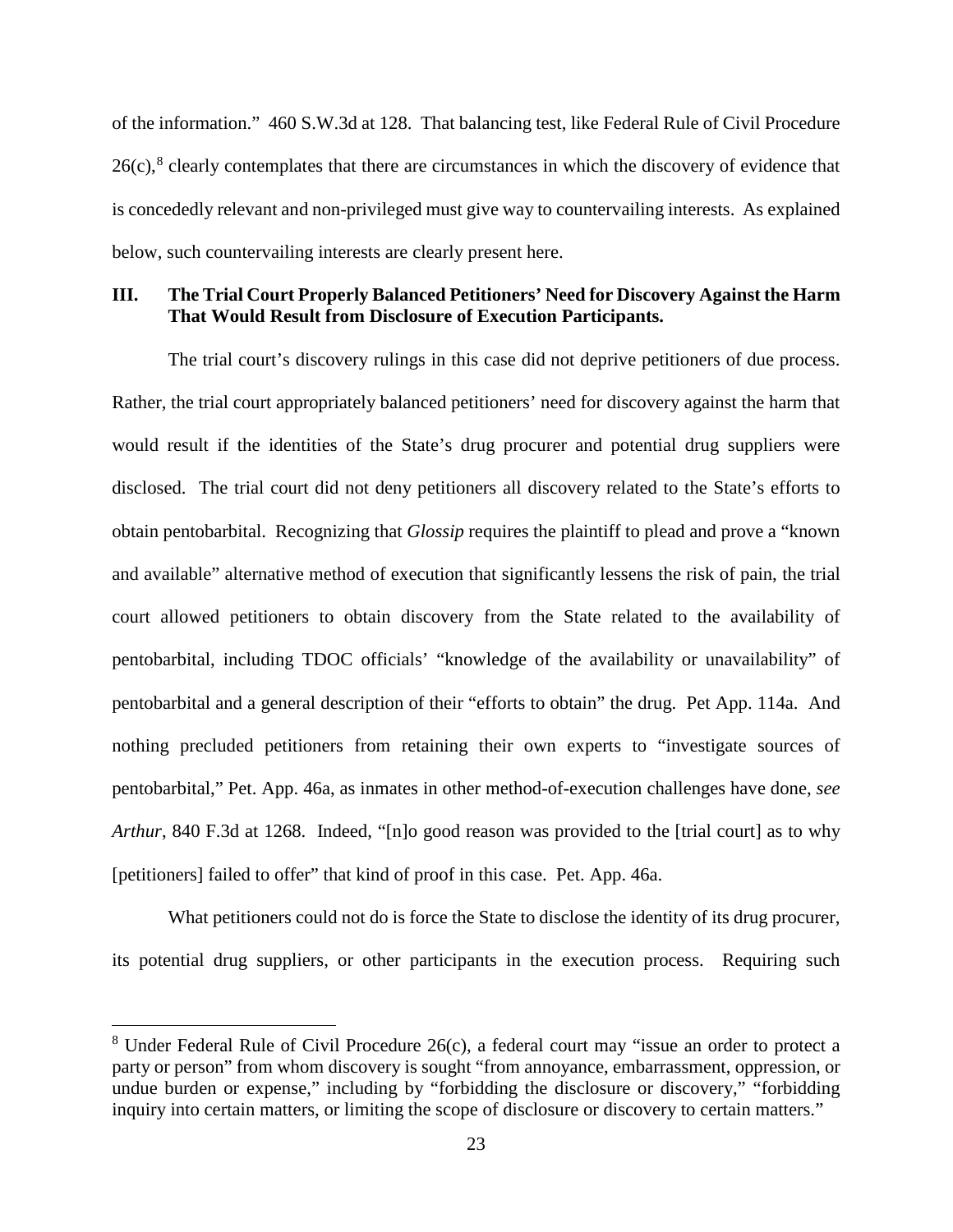disclosures, even pursuant to a protective order, would unduly burden the State by making it difficult, if not impossible, to carry out the death penalty.

<span id="page-31-5"></span><span id="page-31-4"></span><span id="page-31-3"></span><span id="page-31-2"></span><span id="page-31-1"></span><span id="page-31-0"></span>The pressure, threats, and harassment to which suppliers of lethal injection drugs have been subjected are well documented. *See, e.g.*, *Glossip*, 135 S. Ct. at 2733 (explaining that "anti-deathpenalty advocates pressured pharmaceutical companies to refuse to supply the drugs used to carry out death sentences"); *In re Ohio Execution Protocol Litig.*, 845 F.3d at 237. As a result of these tactics, suppliers whose identities have been disclosed have stopped providing lethal injection drugs to States. In Texas, for example, a compounding pharmacy was subjected to "constant inquiries from the press, . . . hate mail and messages" and eventually demanded that "the Texas Department of Criminal Justice return a supply of compounded pentobarbital sold for use in executions." *In re Lombardi*, 741 F.3d 888, 894 (8th Cir. 2014) (en banc) (internal quotation marks omitted), *cert. denied sub nom. Zink v. Lombardi*, 572 U.S. 1047 (2014). Another supplier was sued and "elected to discontinue providing drugs to the State rather than endure the expense and burdens of litigation." *Zink v. Lombardi*, 783 F.3d 1089, 1105 (8th Cir. 2015), *cert. denied*, 135 S. Ct. 2941 (2015). Not surprisingly, potential suppliers often require "[t]otal confidentiality about [their] identity" as an "essential term" of their agreements with States, *Gray v. McAuliffe*, No. 3:16-cv-982, 2017 WL 102970, at \*6 (E.D. Va. Jan. 10, 2017), and make clear that they will stop supplying lethal injection drugs if their identities are disclosed, *see In re Mo. Dep't of Corr.*, 839 F.3d at 736 (Missouri's supplier had confirmed that it would "cease to provide pentobarbital to anyone . . . once its identity is disclosed"); *McGehee v. Tex. Dep't of Criminal Justice*, No. H-18-1546, 2018 WL 3996956, at \*9 (S.D. Tex. Aug. 21, 2018) (describing declaration from pharmacy that, because of fear of harassment and retaliation, it would stop supplying drugs to Texas if its identity were disclosed). As Tennessee's experience illustrates, any erosion of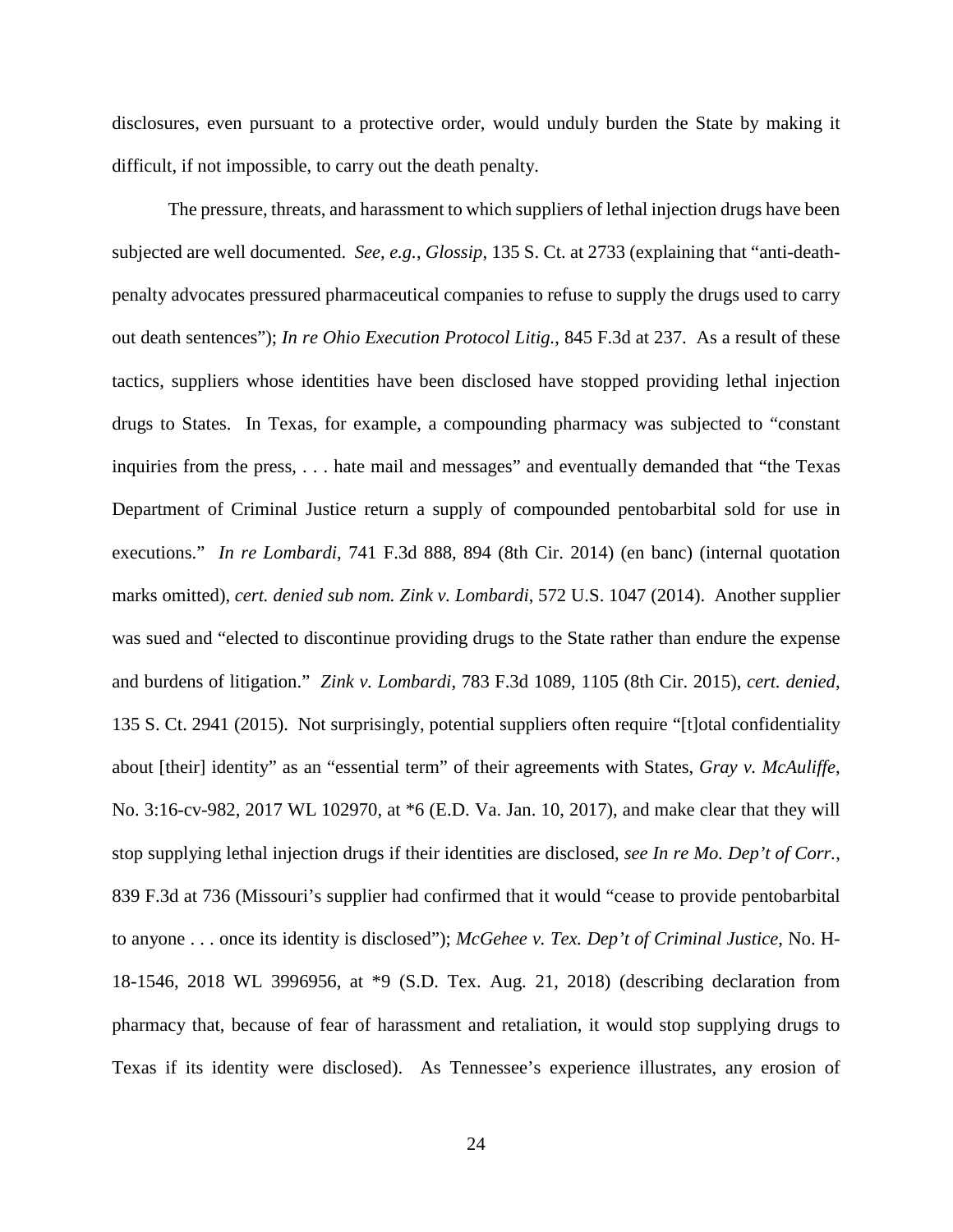confidentiality protections for suppliers of lethal injection drugs directly harms States by making it more difficult to obtain the drugs needed to carry out executions. *See West I*, 460 S.W.3d at 122 (explaining that, after Tennessee was required to disclose the identity of a supplier, it became "difficult . . . to obtain the materials that are needed because those who would provide [them] are afraid that they will be subject to some kind of exposure or liability").

<span id="page-32-2"></span><span id="page-32-1"></span><span id="page-32-0"></span>Petitioners give these concerns short shrift, calling the harassment that suppliers of lethal injection drugs face "consumer-led, market-based feedback" that is "part and parcel of the American economic system." Pet. 24. But "market-based feedback" is no substitute for the democratic process. "Under our Constitution, the question of capital punishment belongs to the people and their representatives . . . to resolve." *Bucklew*, 587 U.S. at \_\_ (slip op., at 29). Given that the constitutionality of capital punishment is "settled," *Glossip*, 135 S. Ct. at 2732, Tennessee and other States that continue to administer the death penalty have a "significant interest in enforcing" death sentences that have been imposed and affirmed on direct and collateral review, *Nelson v. Campbell*, 541 U.S. 637, 650 (2004), and in doing so "in a timely manner," *Baze*, 553 U.S. at 61. *See also Bucklew*, 587 U.S. at \_\_ (slip op., at 29). Requiring States to identify their drug suppliers or other participants in the execution process would unduly burden this sovereign interest. The trial court's discovery rulings appropriately accounted for this burden and do not warrant this Court's review.